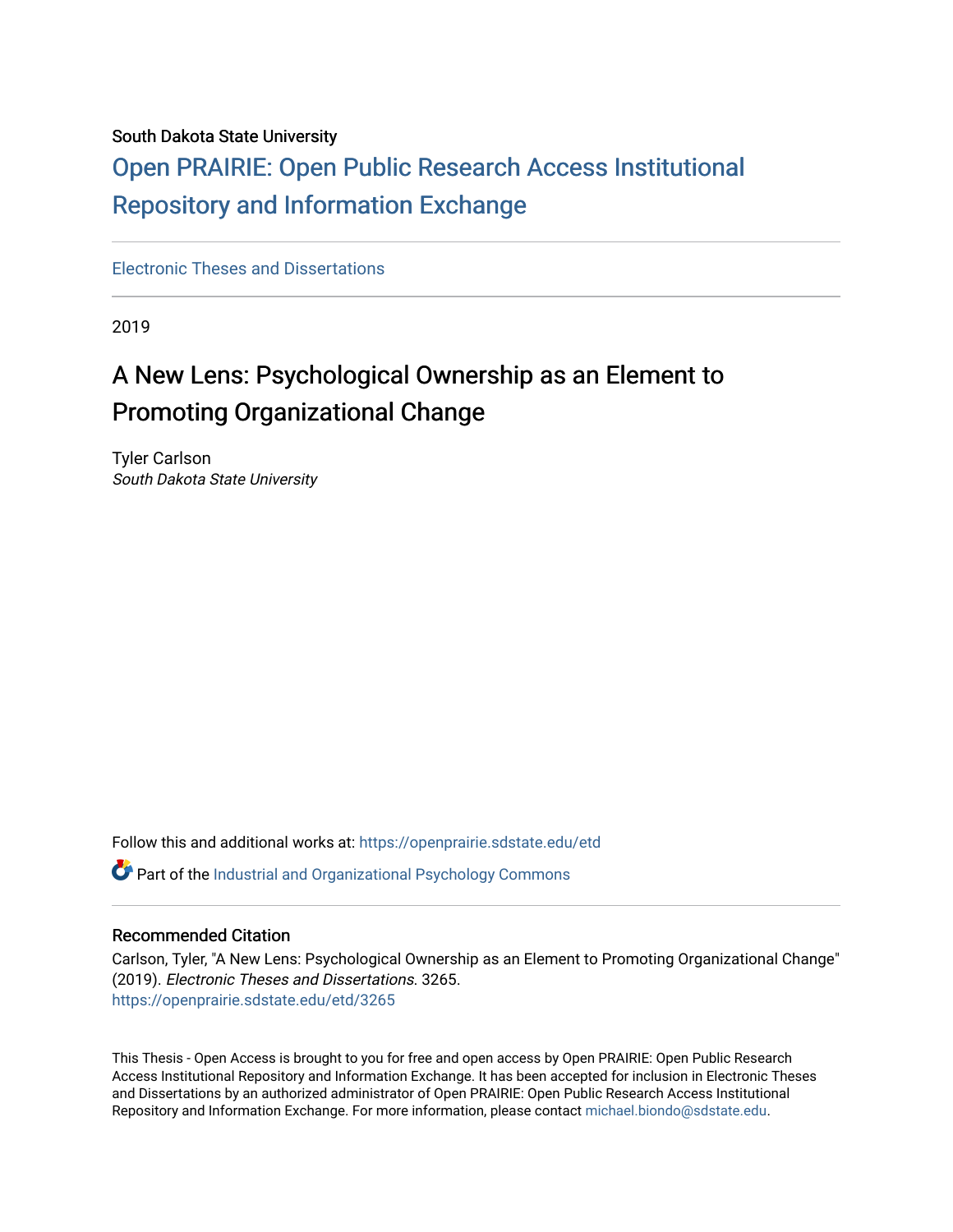# A NEW LENS: PSYCHOLOGICAL OWNERSHIP AS AN ELEMENT TO PROMOTING ORGANIZATIONAL CHANGE

By TYLER CARLSON

A master's thesis submitted in partial fulfillment of the requirements for the Master of Science Major in Industrial and Organizational Psychology South Dakota State University

2019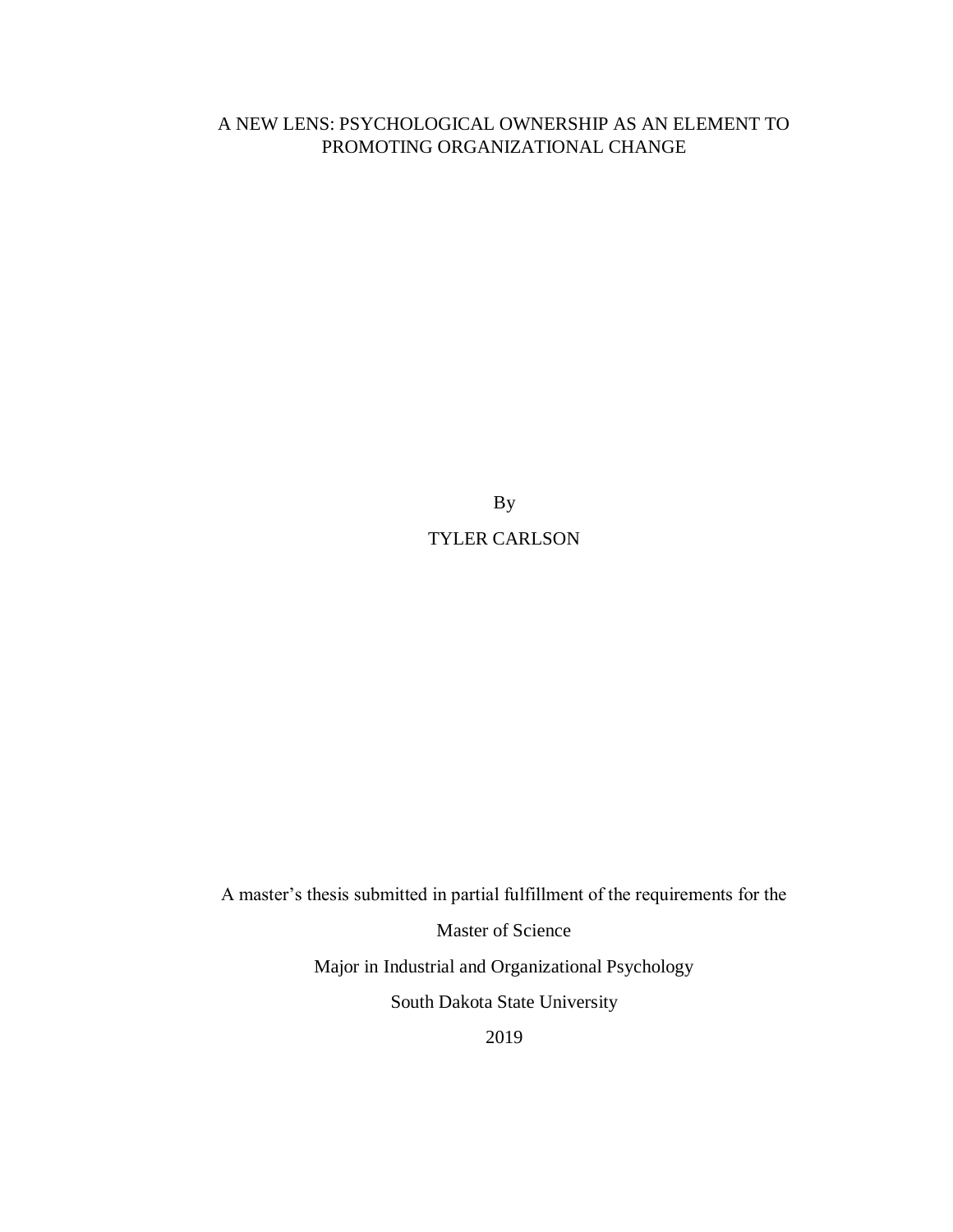# A NEW LENS: PSYCHOLOGICAL OWNERSHIP AS AN ELEMENT TO PROMOTING ORGANIZATIONAL CHANGE TYLER CARLSON

This thesis is approved as a creditable and independent investigation by a candidate for the Master of Science degree and is acceptable for meeting the thesis requirements for this degree. Acceptance of this does not imply that the conclusions reached by the candidate are necessarily the conclusions of the major department.

Kyle Page, Ph.D.<br>Thesis Advisor

Date

Rebecca Martin, Ph.D.<br>Head, Department of Psychology Date

Deán, Graduate School

Date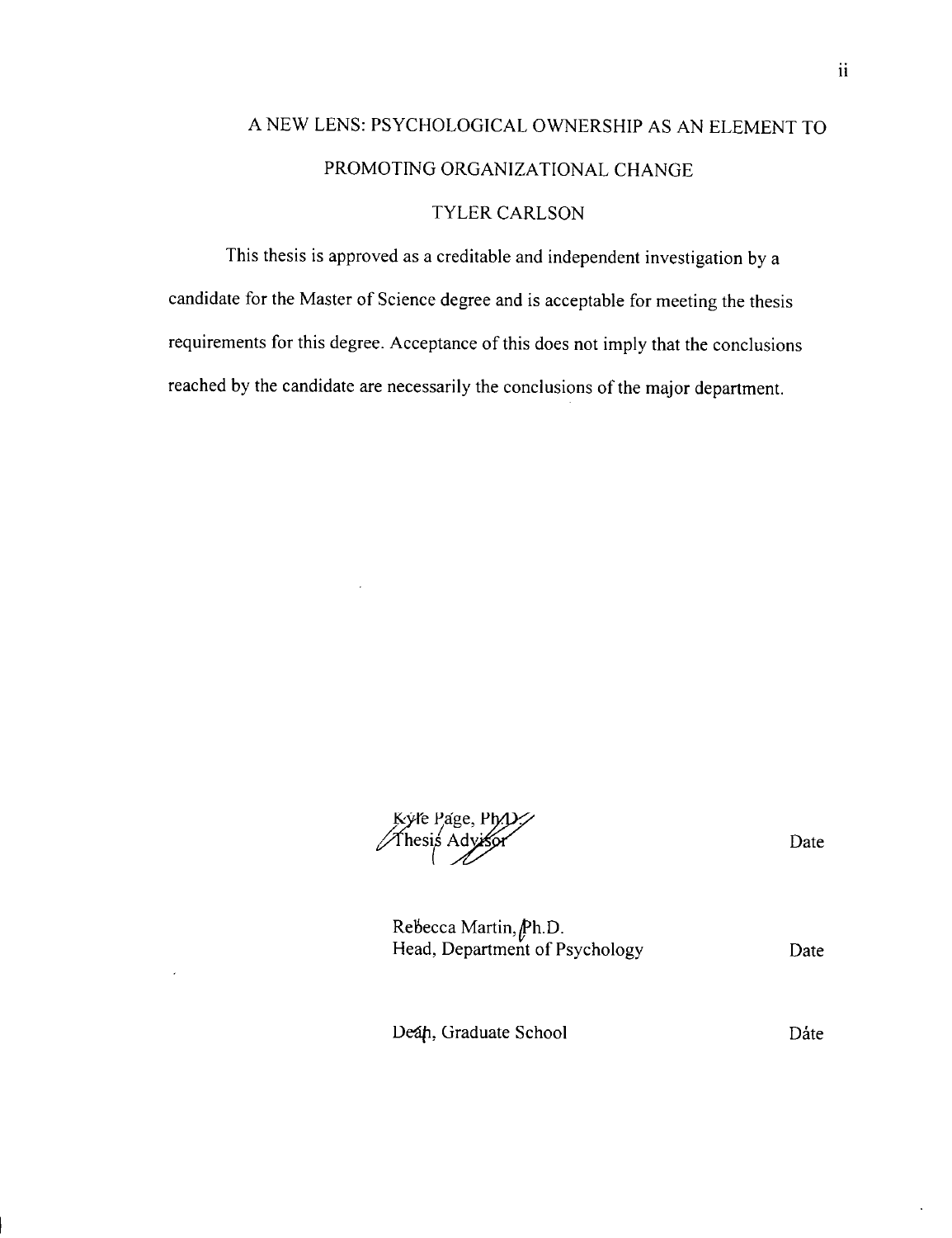This thesis is dedicated to my parents, significant other, and "the boys." Without each of them in my corner throughout this journey I've been through, it would have been impossible to accomplish. Thank you all for the encouragement, support, and laughs along the way. Cheers.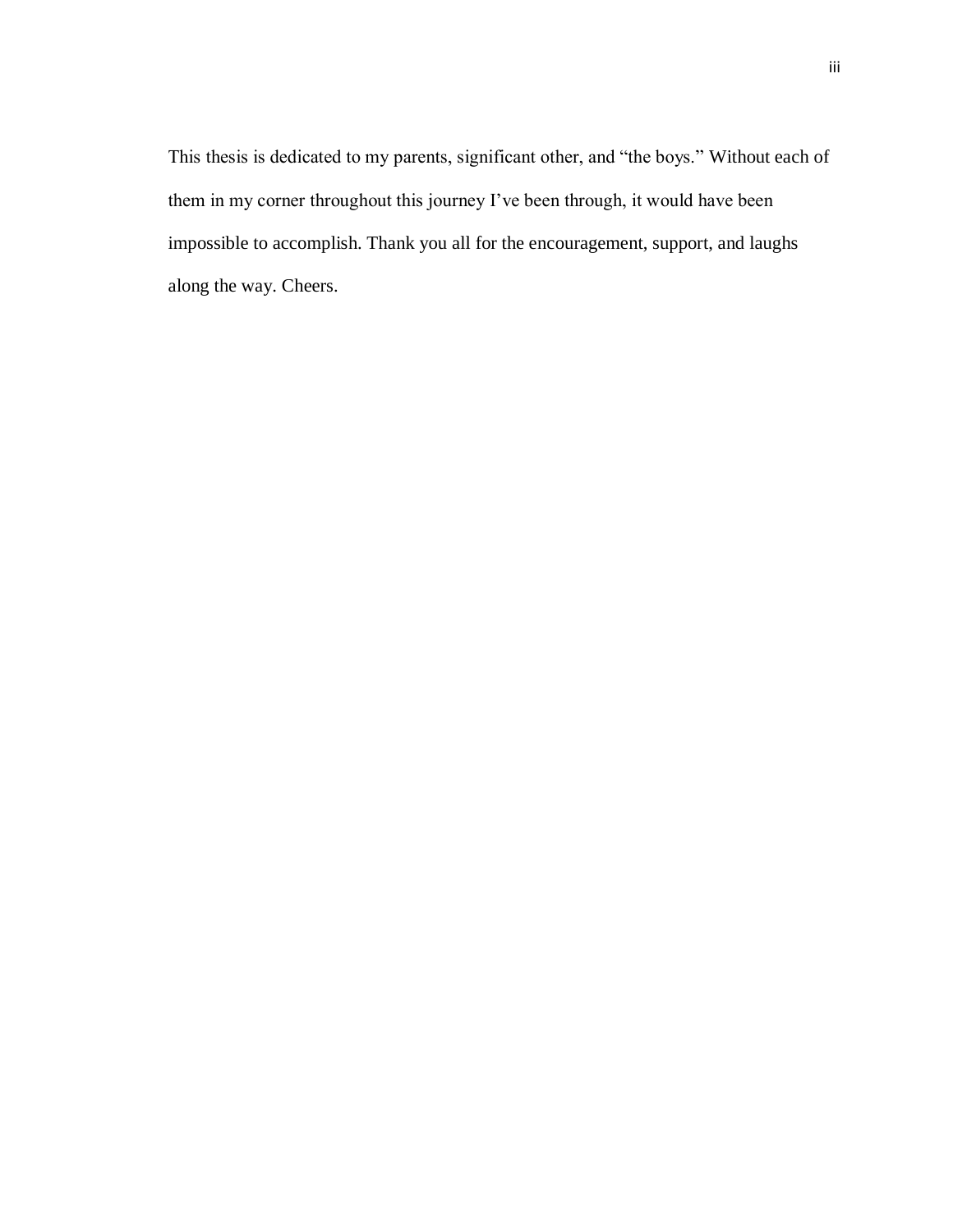## ACKNOWLEDGEMENTS

Writing this paper would not have been possible without the support of my advisor, Kyle. He has helped me develop as a writer, researcher, and professional. Furthermore, Alper, and Dr. Pederson have been phenomenal with assisting me. Additionally, Scott Schaefer has provided me with many of the resources required to complete this work; thank you for all your help along the way. Lastly, my fellow I/O Grad students. We went through all this together for the past two years, and I don't think any of us would of made it without each other. Thank you all for your support and I wish you all the best in the future.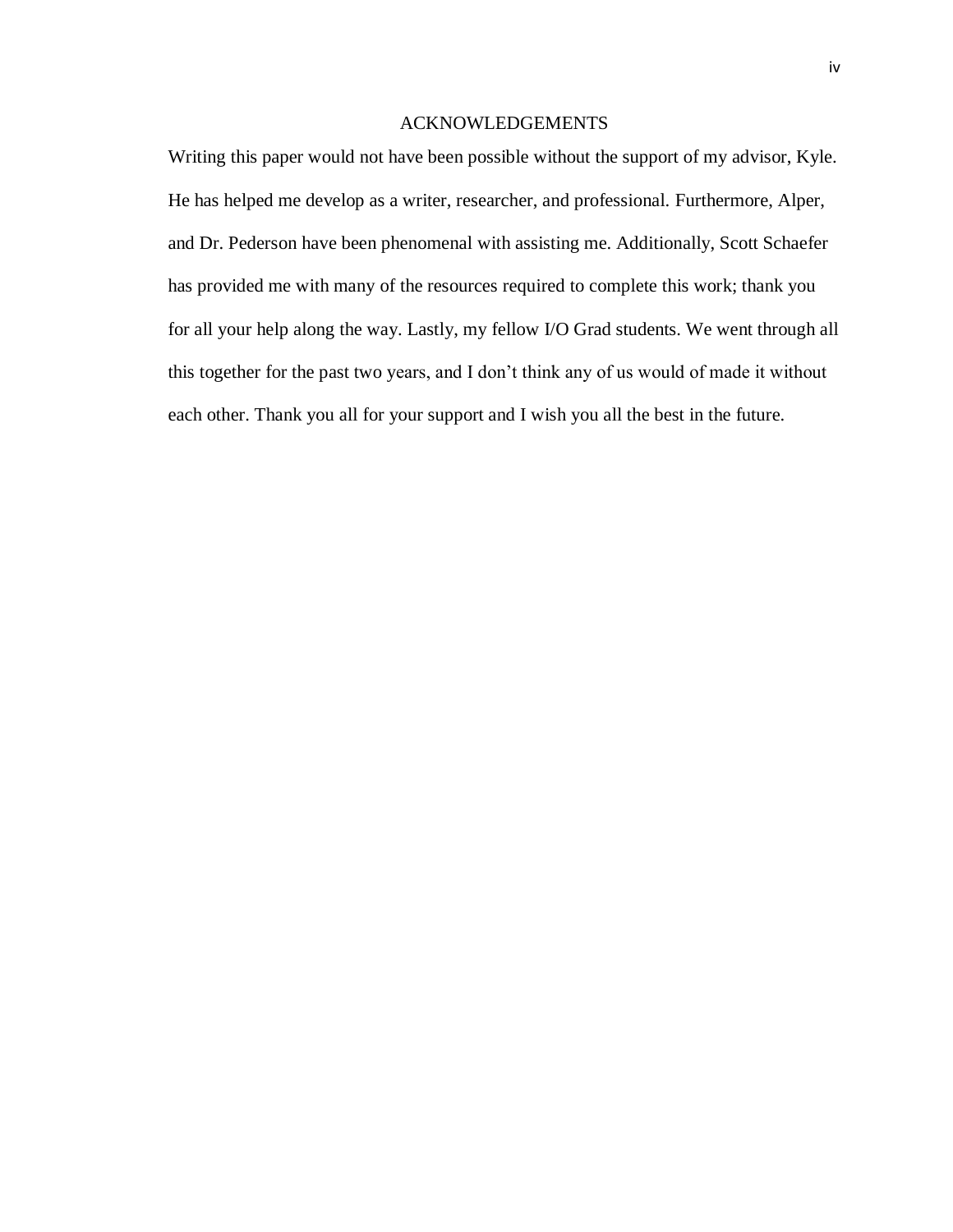## **CONTENTS**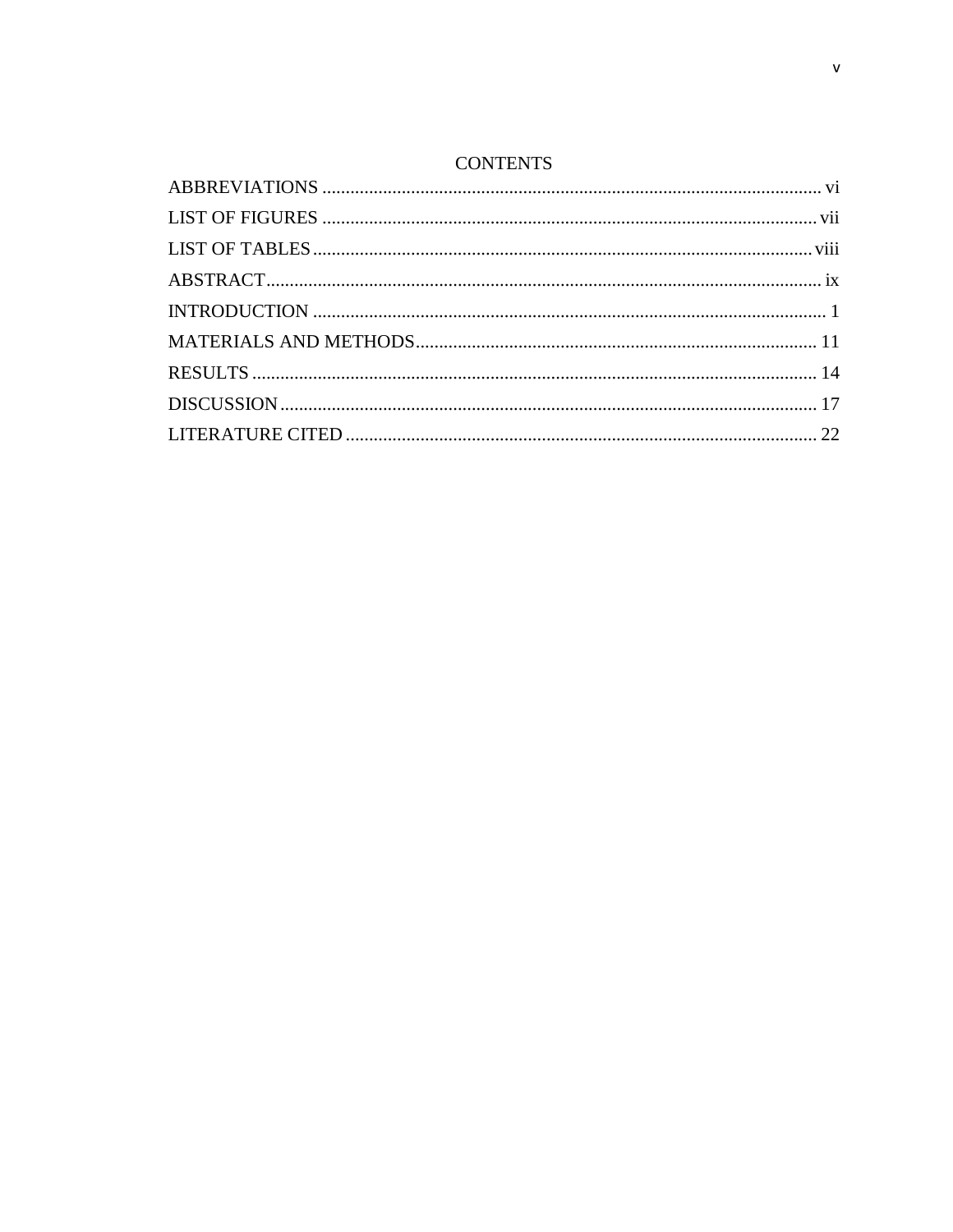# ABBREVIATIONS

<span id="page-6-0"></span>

| <b>EOOC</b> | <b>Employee Openness to Organizational Change</b> |
|-------------|---------------------------------------------------|
| OC          | <b>Organizational Commitment</b>                  |
| <b>JS</b>   | <b>Job Stress</b>                                 |
| TI          | Turnover Intentions                               |
| PO          | Psychological Ownership                           |
| <b>RFT</b>  | <b>Regulatory Focus Theory</b>                    |
| <b>PTOC</b> | Psychological Theory of Organizational Change     |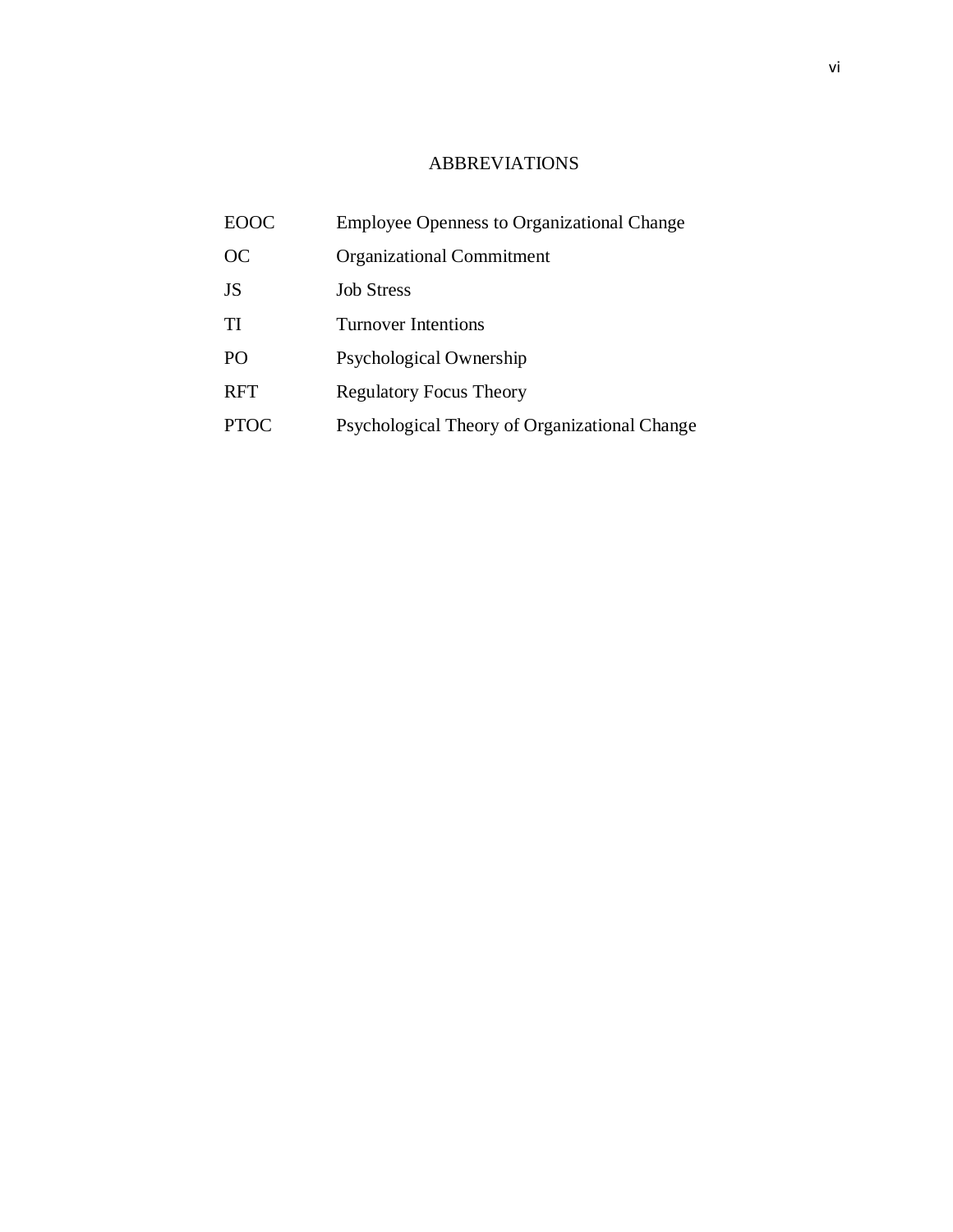# LIST OF FIGURES

<span id="page-7-0"></span>

|--|--|--|--|

Figure 2. Psychological Ownership Moderation Graph……………16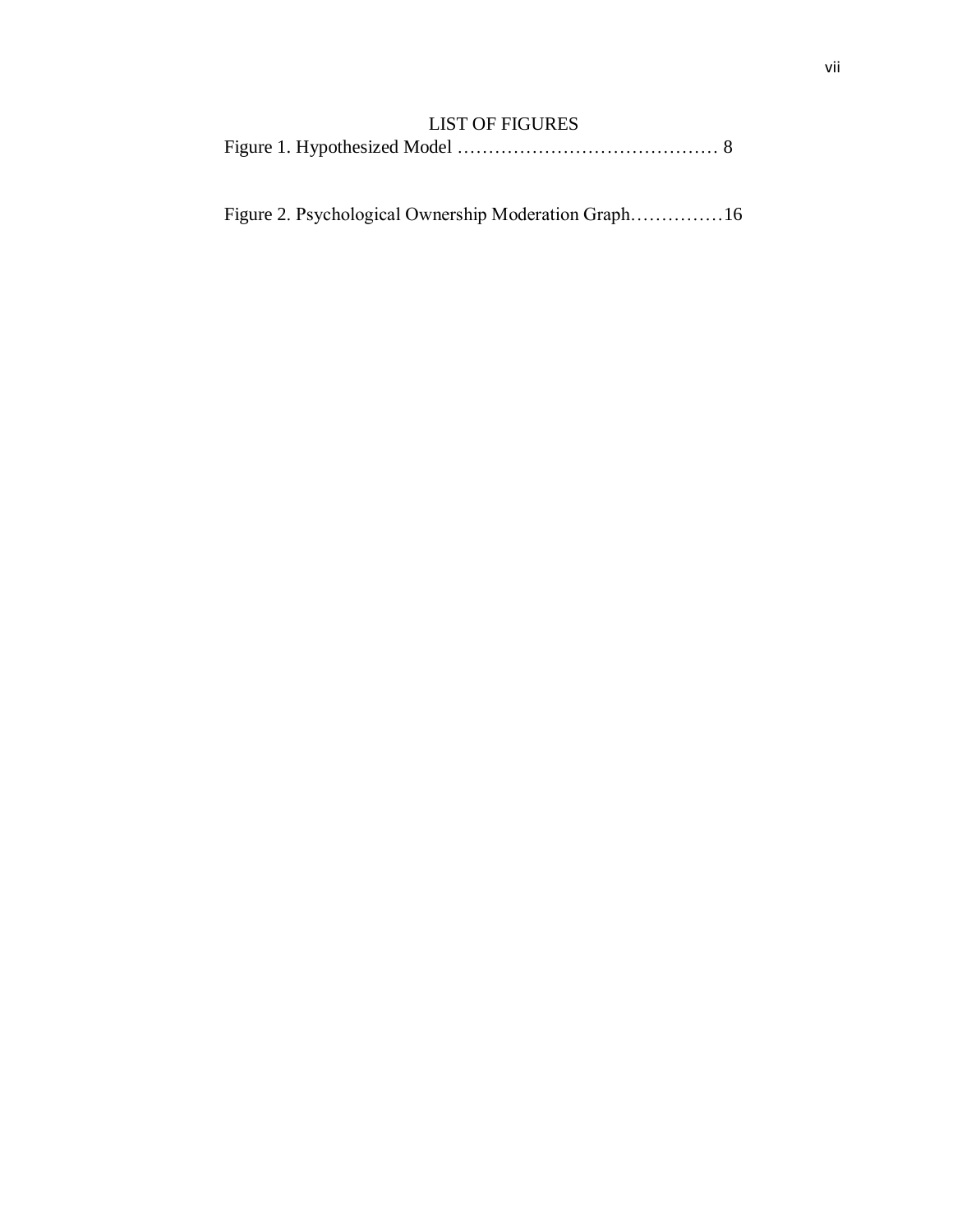# LIST OF TABLES

<span id="page-8-0"></span>

|--|--|--|--|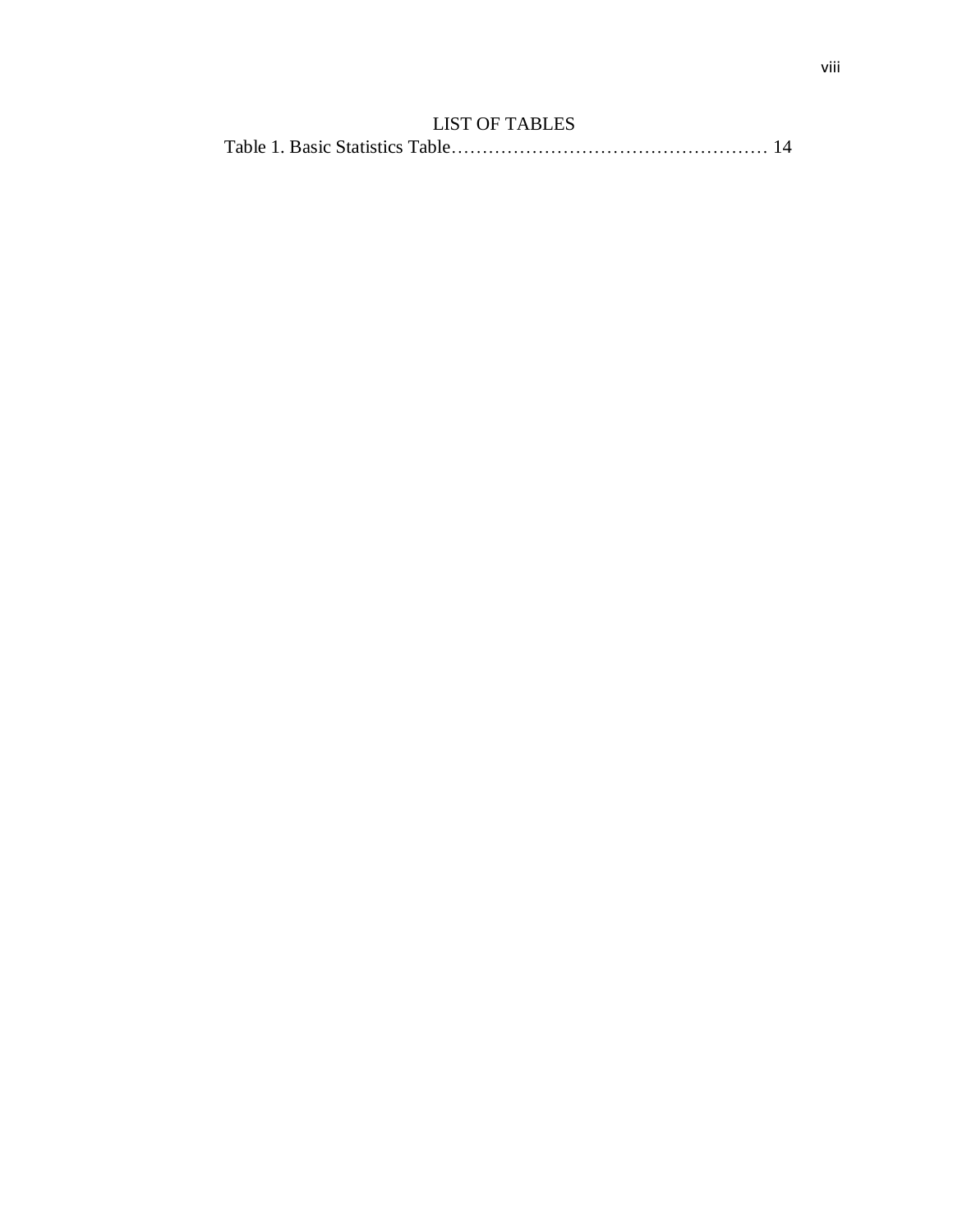#### ABSTRACT

# <span id="page-9-0"></span>A NEW LENS: PSYCHOLOGICAL OWNERSHIP AS AN ELEMENT TO PROMOTING ORGANIZATIONAL CHANGE

### TYLER CARLSON

#### 2019

Much of the change management literature has focused on change from the perspective of the organization as a whole. However, researchers have begun to explore the impact change has on employees, as well as employee perceptions of organizational change. The current study explored the role psychological ownership has in the context of organizational change, by using it is as a moderator between employee openness to organizational change (EOOC), and organizational commitment, job stress, and turnover intentions. Results revealed a significant positive correlation between EOOC and organizational commitment, a significant negative correlation between EOOC and job stress, as well as turnover intentions. Results further revealed that psychological ownership moderated the relationship between EOOC and job stress, such that when psychological ownership is high, the relationship with job stress was weakened. Implications and directions for future research are discussed.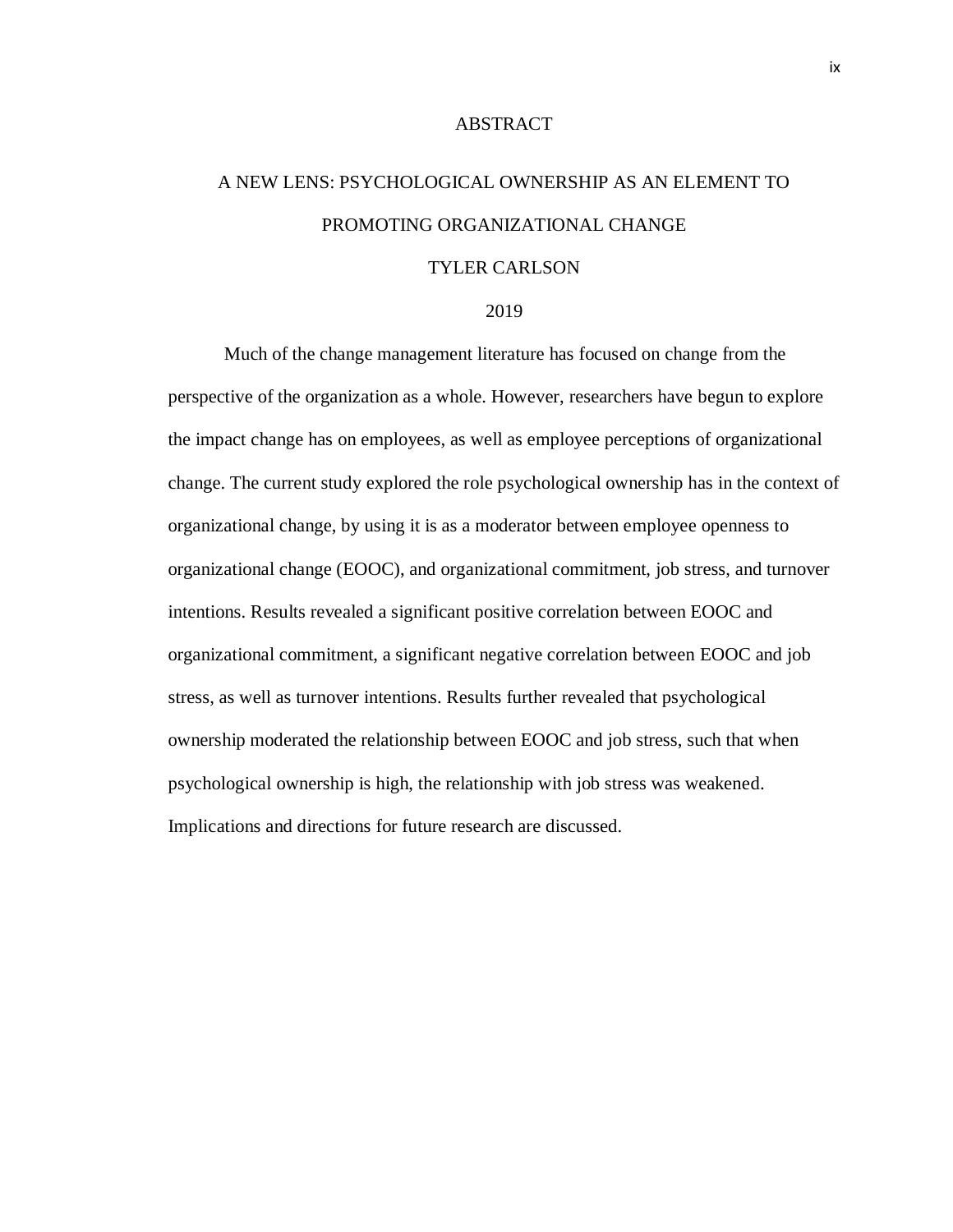#### **INTRODUCTION**

<span id="page-10-0"></span>In today's competitive marketplace, organizations are facing more change than ever before as they work to gain or maintain a competitive edge (Connor, 1992). In 2006, the American Management Association reported that 82% of U.S. companies were in the process of at least one major change initiative and 46% claimed that one or more change initiative was planned. Moreover, although organizations recognize the need for change, many still fail in change efforts. In fact, roughly 70% of change initiatives fail (Tasler, 2017); leading many to wonder what factors contribute to a successful organizational change.

In every organization, there are employees that thrive under times of change, but often, the majority of employee's experience feelings of discomfort, stress, and uncertainty (Bordia, Hobman, Jones, Gallois, & Callan, 2004; Coch & French, 1948). When organizations participate in change efforts, employees are expected to be willing and able to help the company succeed (Armenakis, Harris, & Mossholder, 1993). However, studies suggest that even with this expectation of participation, many employees' still resist change initiatives (Schlesinger & Kotter, 1979; Strebel, 1996). Researchers have focused their efforts on the role that employees play to understand why some organizational change efforts fail while others succeed (Ford & Ford, 1995; Tsoukas & Chia, 2002; Wanberg & Banas, 2000). Specifically, in a sample of 133 officials from the National Association of Housing and redevelopment (NAHRO) it was found that information about the change, self-efficacy, and participation were predictive of higher levels of employee openness to change and lower levels of turnover (Wanberg,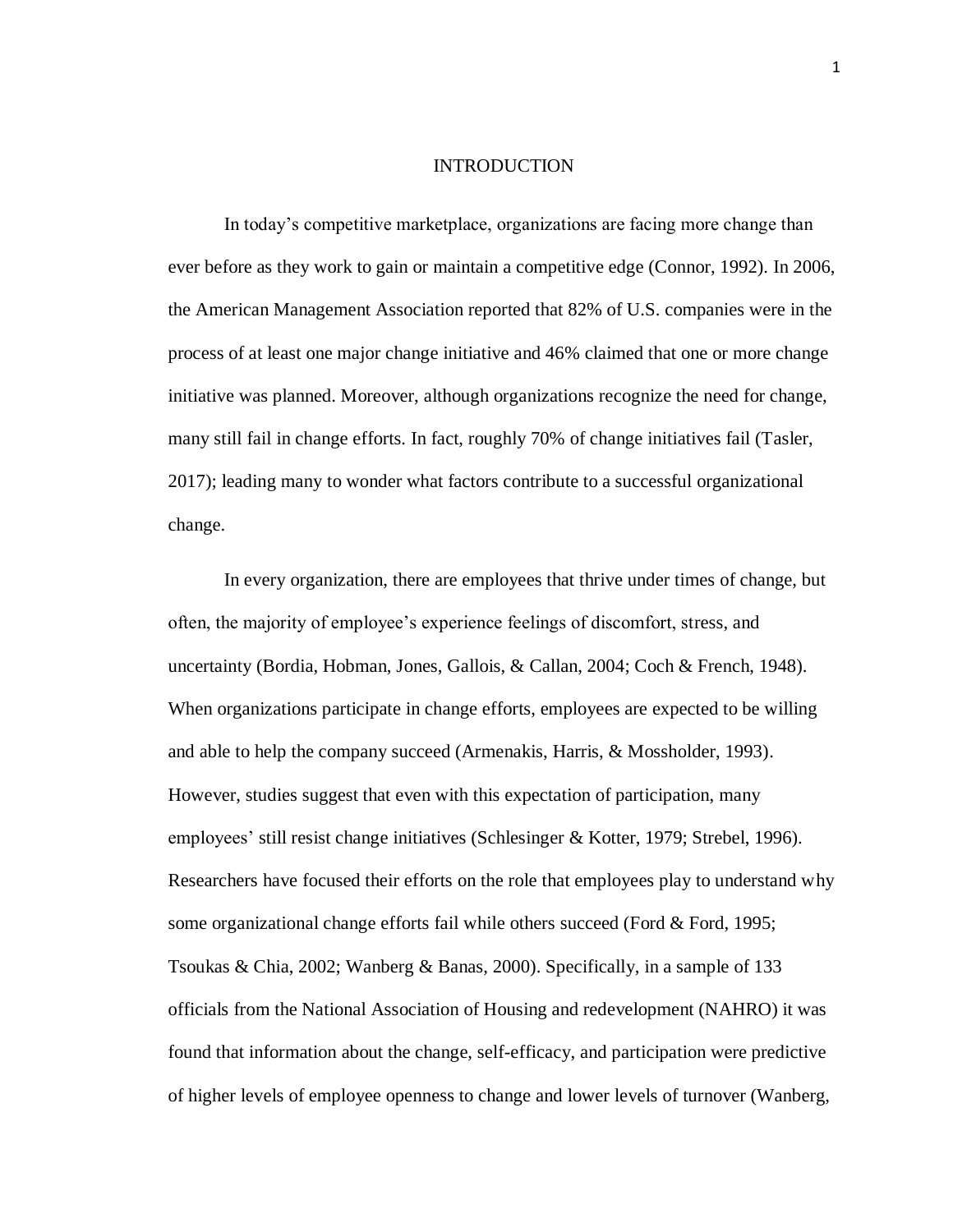& Banas, 2000). This suggests that when organizations decide to implement any level of change, information, and participation are key elements to ensure success. Moreover, researchers have suggested that cynicism plays a unique role in employee perceptions of organizational change (Reichers, Wanous, & Autsin, 1997; Brockway, Carlson, Jones, & Bryant, 2002), arguing that when cynicism is high in employees, change initiatives become increasingly difficult to implement (Stanley, Meyer, & Topolnytsky, 2005).

Work done by Dirks, Cummings, and Pierce (1996) suggest that psychological ownership may have the potential to explain why individuals either promote or resist organizational change initiatives. They suggest that the relationship between an individual's psychological ownership of an object (i.e., an organization or specific role in an organization) and his or her disposition toward changing that object is moderated by the type of organizational change taking place. Subsequently, the primary aim of the current study is to further psychological theory of organizational change and regulatory focus theory (Higgins, 1997, 1998) by exploring the effect that psychological ownership has on the relationship between employee openness to organizational change and specific workplace outcome variables (i.e., organizational commitment, job stress, and turnover).

#### Psychological Ownership

Children often describe their relationship with objects and other humans by using words and phrases like "me," "mine," "my toy," "my mom," and "my friends," suggesting that ownership starts in early childhood (Furby, 1980). This progresses into adulthood and manifests through other targets of ownership such as houses, boats, and family. Psychological ownership can be defined as a state in which individuals feel as though the target of ownership, or a piece of it, is theirs (Pierce, Rubenfeld, & Morgan,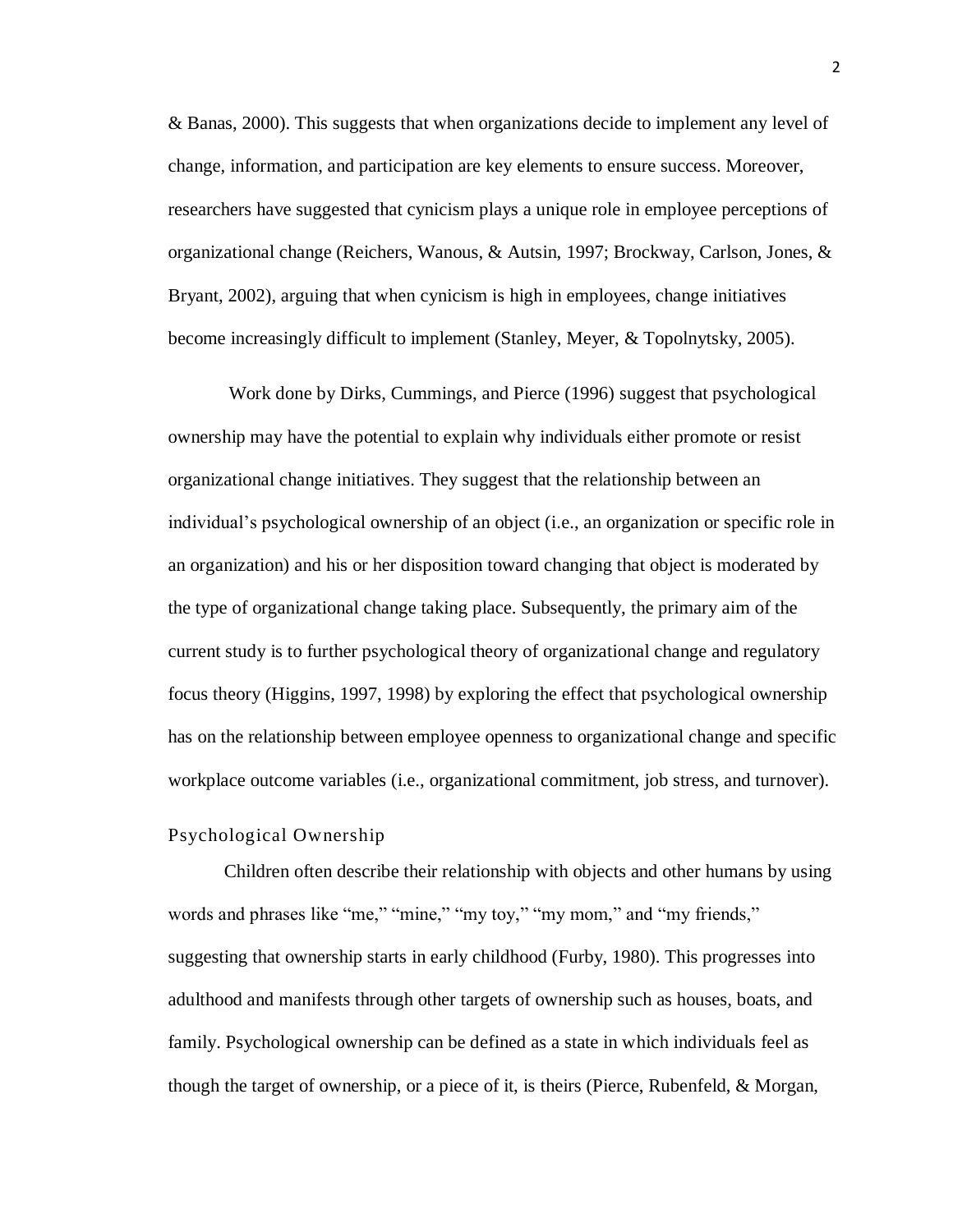1991). As the relationship between an individual and the target of ownership becomes stronger, it eventually becomes an extension of self, resulting in a strong state of psychological ownership (Belk, 1998).

It is unclear where the exact roots of psychological ownership rest and as such, there has been a variety of theorized research. It may be that psychological ownership is a result of an innate need to possess (Porteaous, 1976; Weil, 1952), which suggests that humans have a genetic makeup that drives them to collect and possess various items, whereas it may be that psychological ownership is learned through interactions with others (Ditman, 1992). In fact, this would support some research such as that pertaining to Conservation of Resources theory (Hobfoll, 1989). Some researchers, who take a moderate stance on the roots of psychological ownership, suggest that both genetic and social factors work together to create a state in which psychological ownership exists (Pierce, Kostoca, & Dirks, 2001). Specifically, it has been argued that psychological ownership exists in three motives: (1) efficacy, (2) self-identity, and (3) having a place. Meaning, psychological ownership exists when individuals feel they have control over their decisions, a sense of identity, and a place to call theirs, respectively. Regardless of the specific roots of psychological ownership, the construct is discussed throughout the literature, and it has been identified as a fundamental element of human nature (Pierce, Rodgers, 2004; Rudmin, & Berry, 1987), leading research to explore the relationship psychological ownership has with other constructs.

Regulatory Focus Theory (RFT; Higgins, 1977, 1998) argues that psychological ownership takes two unique forms, promotion and prevention (Avery, Avolio, Crossley, & Luthans, 2009). Individuals who have a promotion focus are more concerned with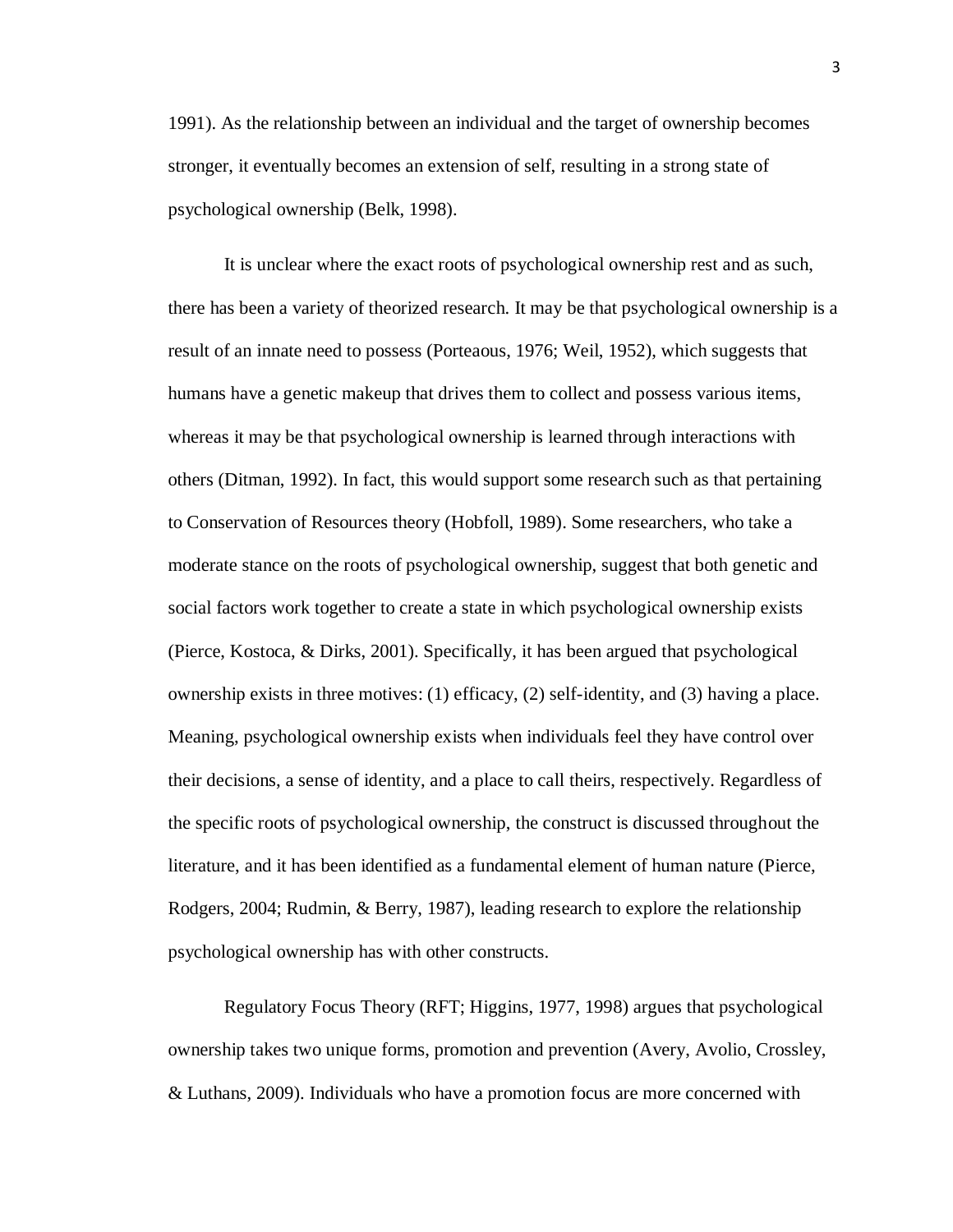professional accomplishments, aspirations, and are more willing to take risks while those who operate in a prevention focused manner, are more concerned with specific duties and obligations and tend to experience more stress and uncertainty (Kark & Van Dijk, 2007). As such, individuals who have a different focus may experience different emotions. For example, an employee who possess a more promotion focused psychological ownership may seek to learn new ways to improve the efficiency of a process because they view it as personal fulfillment, whereas an employee who has a more preventative focus may withhold this type of information to avoid change at the organization. Furthermore, promotional psychological ownership may be a product of sub-elements (I.e., selfefficacy, accountability, sense of belonginess, and self-identity) and preventative psychological ownership may be related to feelings of territoriality, or rather feeling protective over the things that are believed to be owned by a person (Avery et al., 2009).

The sub-elements believed to create a state of promotional psychological ownership are described as innate human traits, or motives within an individual. Selfefficacy is the belief an individual has regarding their ability to successfully complete something (Bandura, 1977). When an individual has the ability to control their own actions, there is an active psychological component present that leads to feelings of selfefficacy, which may in turn, promote psychological ownership. Accountability refers to the possible requirement that an individual may have to justify their beliefs and feelings to others in their organization (Lerner & Tetlock, 1999). By employees holding themselves, as well as other accountable, promotional psychological ownership may develop. Specifically, when people take ownership over various objects, it is in effort to satisfy their need to belong (Ardrey, 1966). At work, this idea manifests itself through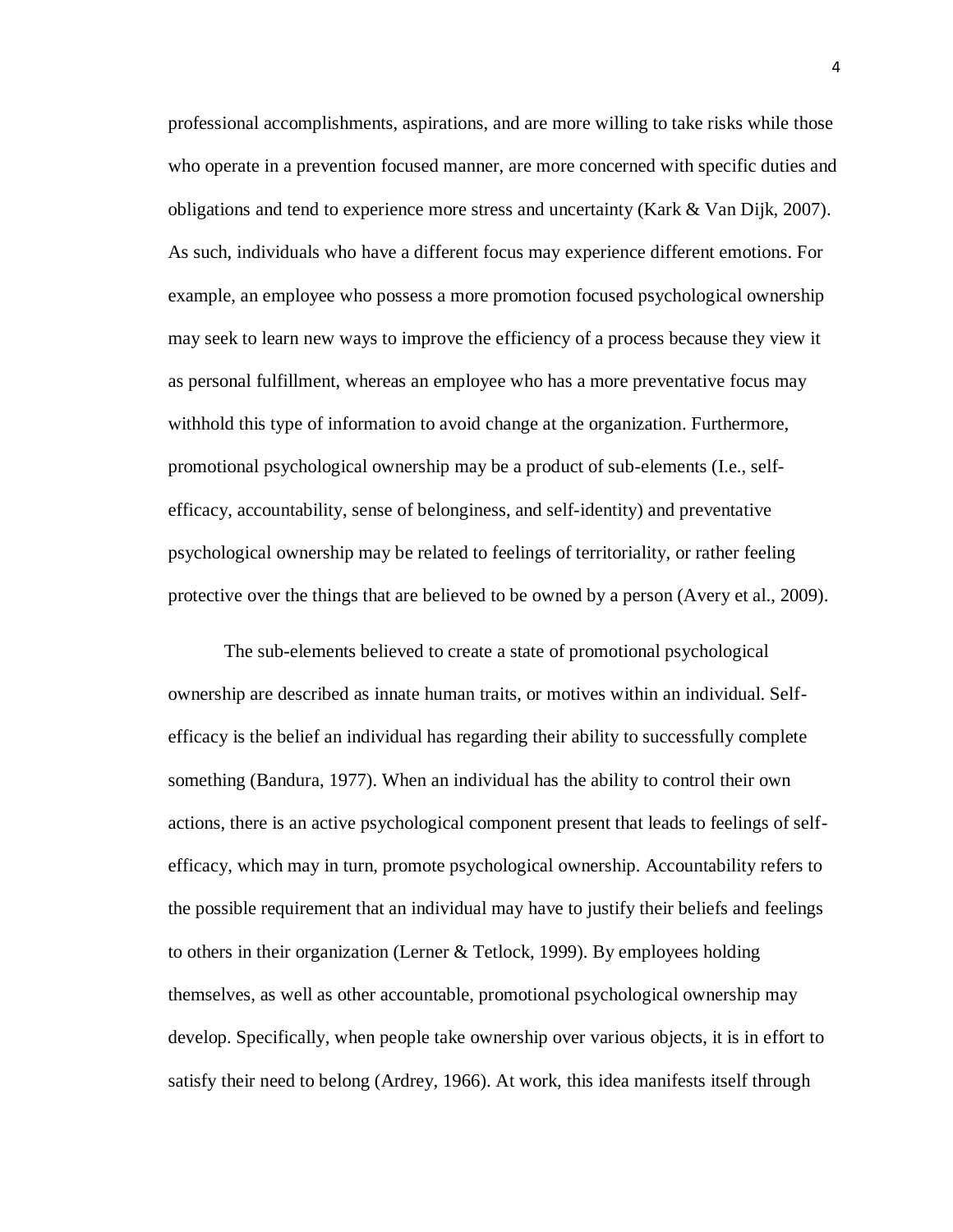specific roles, projects, and workspaces. Lastly, through the time spent at work, employees develop an identity. By having passion in the work being done and achieving results, promotional psychological ownership develops.

Prevention oriented psychological ownership can be described as having an element of territoriality as organizational members become protective over physical spaces, ideas, roles, and other possessions over the course of their tenure at an organization (Avery, et al., 2009; Brown & Robinson, 2005). Individuals may mark items as being exclusively theirs if feelings become strong enough and even engage in protective territoriality to communicate ownership and deter others from encroaching on their belongings (Avery et al., 2009). Therefore, when feelings of ownership develop in the workplace, employees may behave in a territorial way, leading to intergroup conflict and other negative consequences.

#### Organizational Change

Scholars and practitioners have studied organizational change for decades, primarily focusing on change from the perspective of the organization as a whole (Galpine, 1996; Judson, 1991; Kotter, 1995; Lewin, 1947). However, in recent years, research focusing on employee outcomes, such as organizational commitment, job stress, and turnover intentions during organizational change initiatives, has increased (Vakola & Nikolaou, 2005; Wanberg et al., 2000).

Organizational commitment is an emotional attachment to, identification with, and involvement in a particular organization (Allen & Meyer, 1990) and is related to employee experience at work (Glazer & Beehr, 2005; Tucker, Sinclair, &Thomas, 2005). As such, employees who are committed to an organization often align with its goals,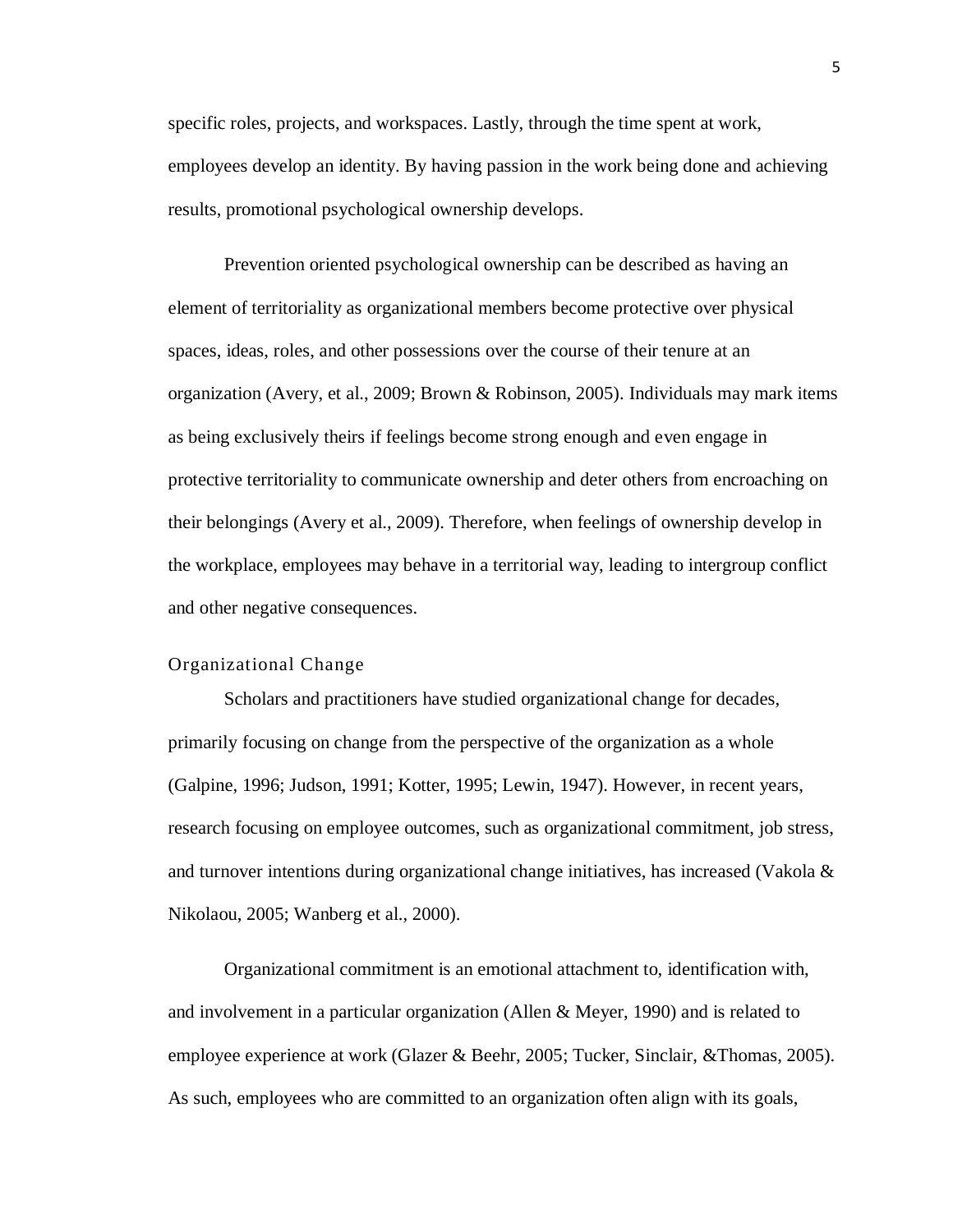values, and beliefs. Research also suggests that employees with higher levels of organizational commitment tend to have stronger performance (Brett, Cron, & Slocum, 1995, Kontoghiorghes, 2016). However, when organizations are in times of change due to initiatives such as mergers, acquisitions, or technology changes, it is unclear what happens to employees' organizational commitment.

Individual differences theory, proposes that due to different cognitive structures, individuals react differently to various stimuli (Armenakis & Harris, 2002). In the context of organizational change, individuals tend to react differently when change proposals are made and/or initiated. These various reactions are based on personality types, personal experiences, work experiences, organizational culture, and mental processes (Madsen, Miller, & John, 2005). Employee' levels of organizational commitment during times of organizational change may also vary significantly. Some research has found a positive relationship between employee' openness to change and organizational commitment (Fedor, Caldwell, & Herold, 2006; Madsen et al.,2005), but due to the high focus on organizational commitment during times of change (Meyer, et al., 2002; Maertz, Mosley, & Alford, 2002; Mowday, Steers, & Porter, 1976), it will be re-tested in the present study.

*Hypothesis 1: During an organizational change, employee openness to change will positively relate to organizational commitment.*

Similarly, to organizational commitment, job stress has been a central focus of research due to the negative effect it has on employees, as well as the organization a whole (Vakola, & Nikolau, 2005). Job stress can be defined as deviation from normal psychological or physiological functioning as a result of an individual's immediate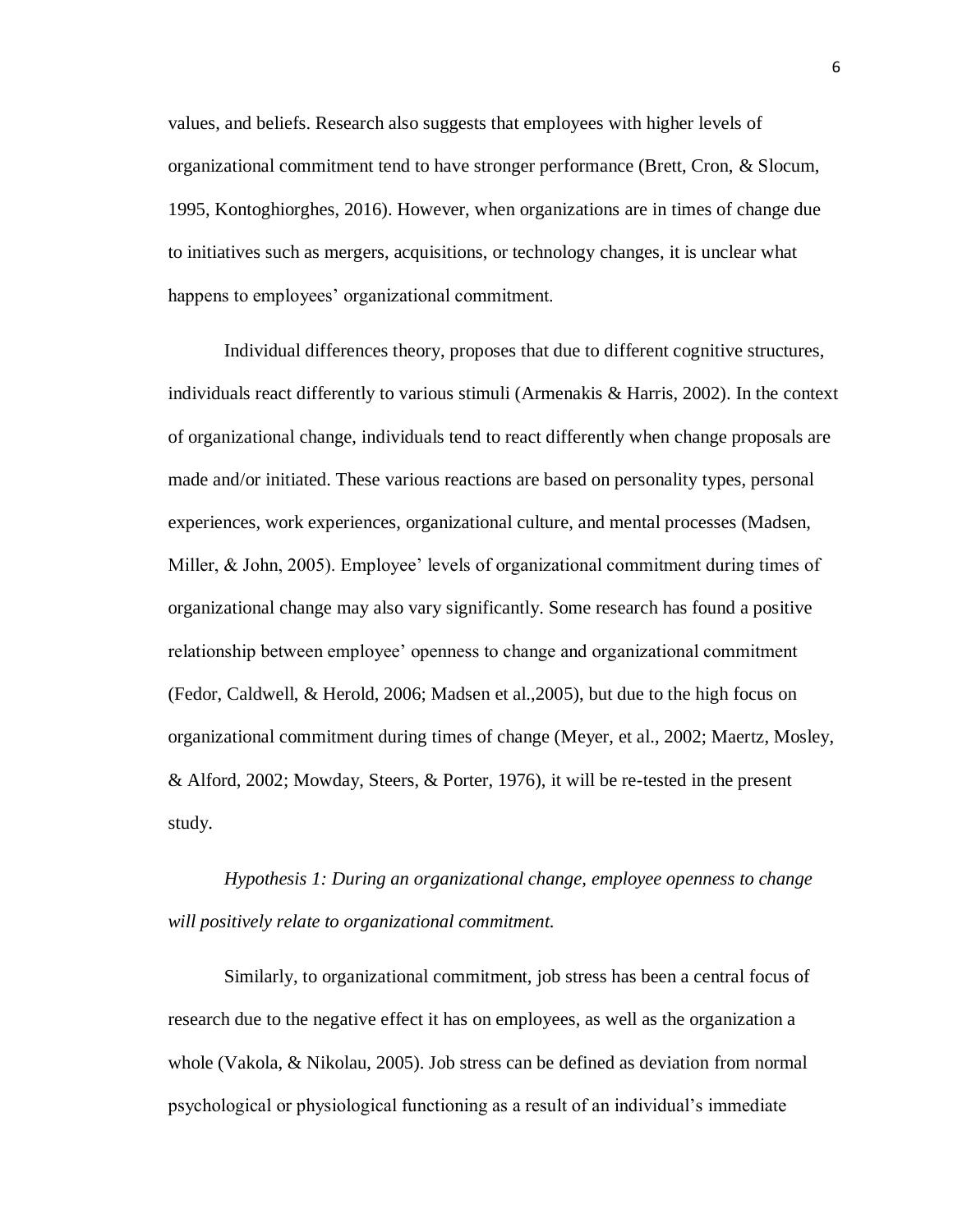environment (Parker & DeCotis, 1983). Meaning, any stimuli that alters an individual's environment in a negative way, results in an agitated state. It's been noted that employees who experience higher job stress, display low motivation and morale, decreased performance, and have a higher chance of turnover (Schabracq & Cooper, 2000; Murphy, 1995).

Uncertainty theory proposes that employee' levels of job stress is a function of uncertainty, importance, and duration (Cooper, 1998). These elements work together to create a spectrum where employees find themselves experiencing either low rates of stress or very high rates of stress. Organizations are beginning to understand the need to manage employee' stress to ensure the health of employees as well as organizational goals. Research on employee' stress and organizational change suggests that if employees are highly stressed due to a change initiative, there is a significantly higher chance that the change will not be implemented successfully (Elrod and Tippett, 2002; Grant, 1996). Oppositely, when employees feel engaged in the change initiative, they generally experience positive emotions toward the change, less stress, and it's more likely the change initiative is successful (Weber & Weber, 2001; Kotter, 2007).

*Hypothesis 2: During an organizational change, employee openness to change will be negatively related to job stress.*

Employee turnover is of concern for every organization, regardless of size. It has been reported that, for a manager making \$40,000 per year, the average cost to replace that manager is between \$20,000 and \$30,000 (Merhar, 2016). The cost of turnover has driven many researchers to investigate variables that may affect it. A recent meta-analysis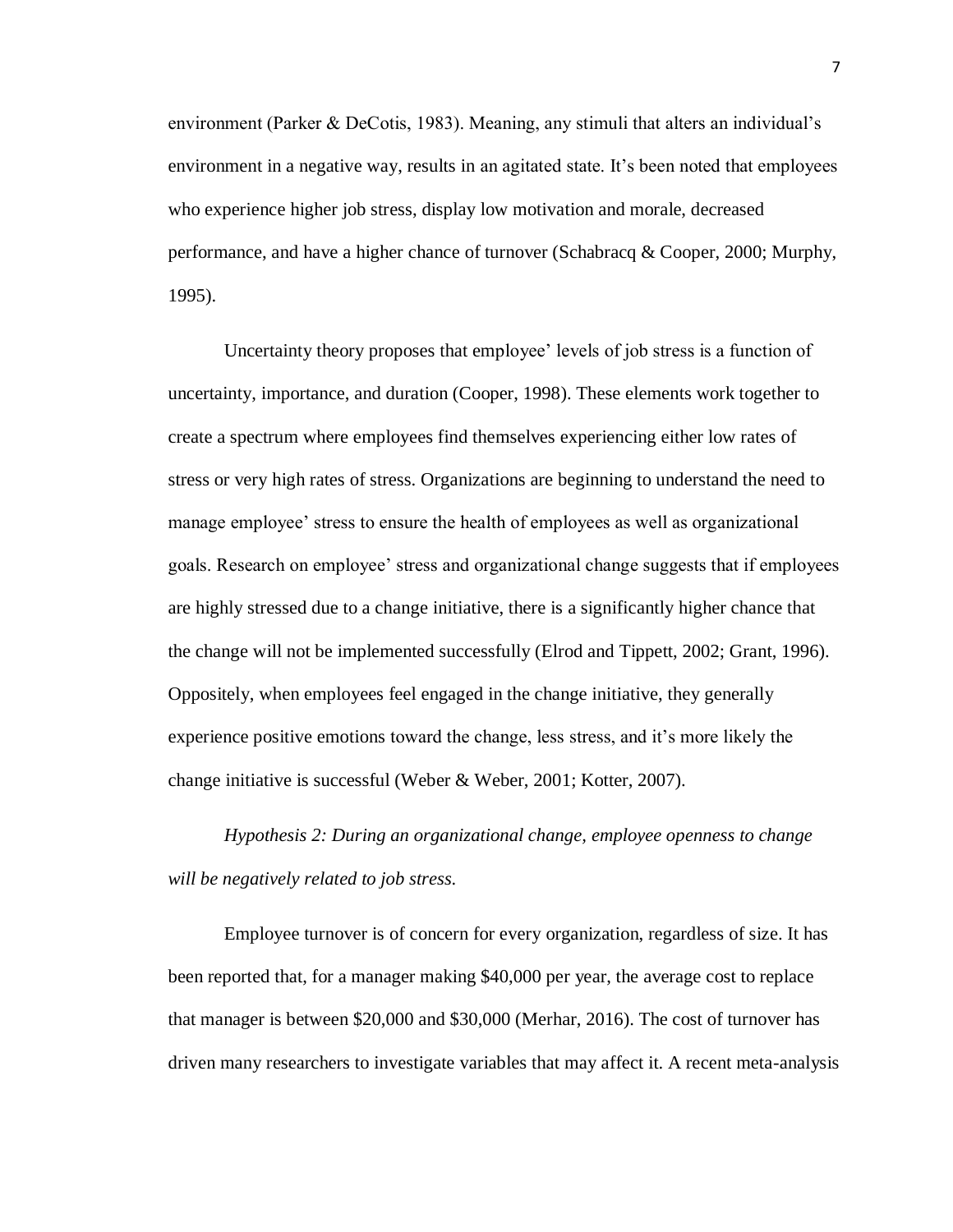showed that job satisfaction, organizational commitment, and withdrawal cognitions were some of the strongest predictors of turnover intentions (Grifeth, Hom, & Gaertner, 2000).

During organizational change initiatives, roles are often revisited, revised, or possibly eliminated leading many employees to question their role in the organization. Job roles are patterns of behavior that organizations require from employees (Anton, 2009). Role stress theory proposes that when employees are uncertain about their role in an organization, stress levels increase. Increased stress, in turn, relates to lower job satisfaction and organizational commitment and higher levels of turnover intentions (Quick & Quick, 1984; Anton, 2009). During times of change, employees may find their roles changing, in terms specific tasks and responsivities, but also in terms of how their role impact the entire business.

*Hypothesis 3: During an organizational change, employee openness to change will negatively related to turnover intention.* 



Figure 1. Hypothesized Model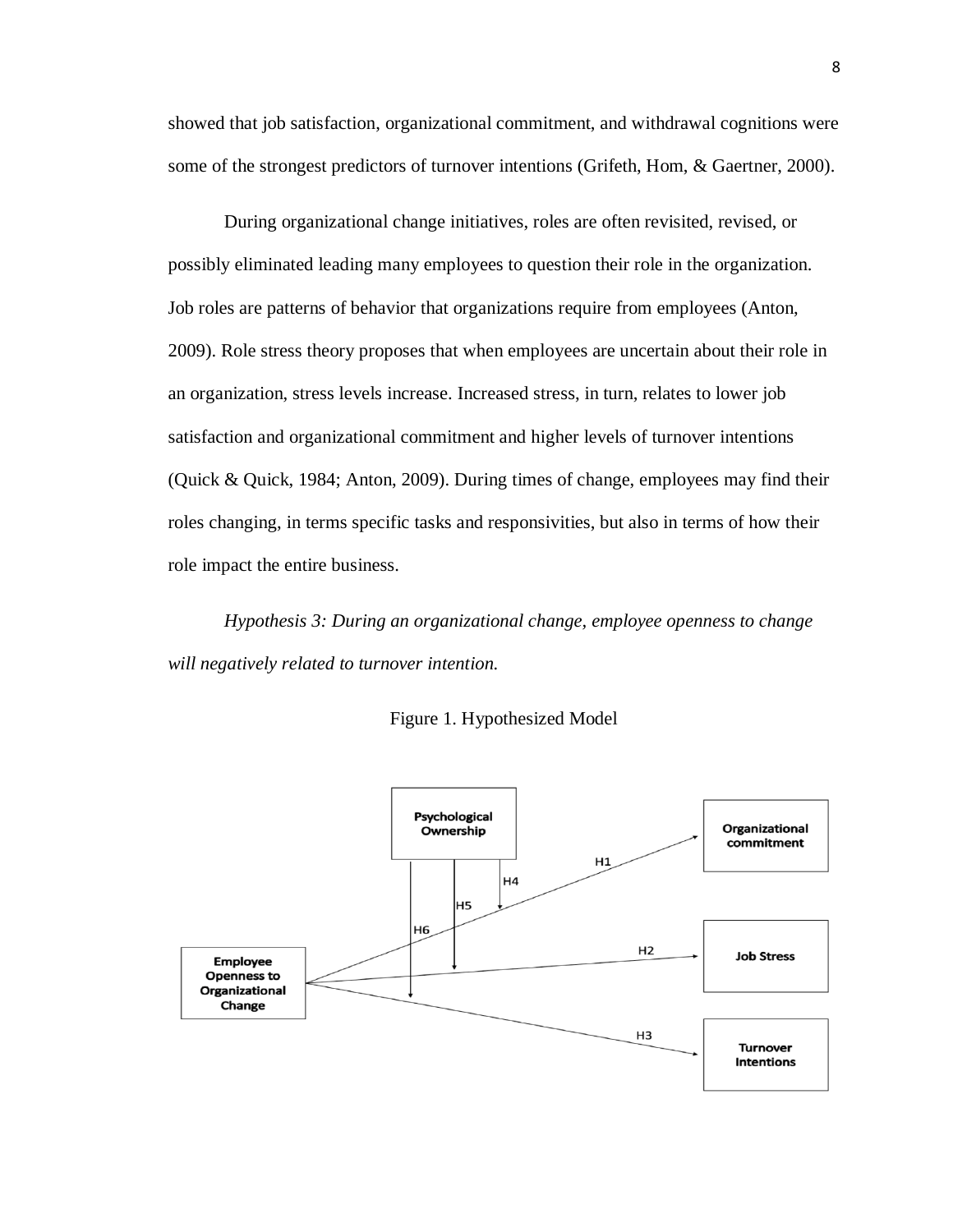#### Organizational Change and Psychological Ownership

As aforementioned, understanding why some employees embrace change, while others oppose it, is a key element to understanding how change impacts employees. This has led research to focus on understanding employees who embrace organizational change. Specifically, Armenakis, Bernerth, Pitts, and Walker (2007), have identified five core employee beliefs, identified as Change Recipients' Beliefs*:* discrepancy, appropriateness, efficacy, principal support, and valence.

Discrepancy is the idea that employees must recognize the need for change and believe the change is necessary in order for a successful change initiative to occur (Bandura, 1986; Bartunek, Rousseau, Ruddolph, & DePlama, 2006; Rafferty & Griffen, 2006; Rousseau & Tijoriwala, 1996). Research suggests that when employees are aware of the need for change, their commitment to ensuring a successful change initiative occurs increases (Parish, Cadwallader, & Busch, 2006). Appropriateness, refers to how appropriate an employee believes the change is, in terms of depth. A variety of studies demonstrate that when employees are exposed to the reasons why change is occurring and to the level of change that is taking place, they tend to be less uncertain than employees who did not receive the information (Pecorella, 1975; Rousseau & Tijoriwala, 1999; Rafferty & Griffen, 2006). Thus, communication is a critical element in ensuring a successful change initiative. Efficacy, in the context of organizational change, can be defined as the level in which an employee believes they are capable of implementing the change (Bandura, 1986). Employees who have higher self-efficacy are more likely to accept change. Principal support is the idea that managers support the change initiative, and through a process known as behavioral integrity (Simons, 2002), behaving in a way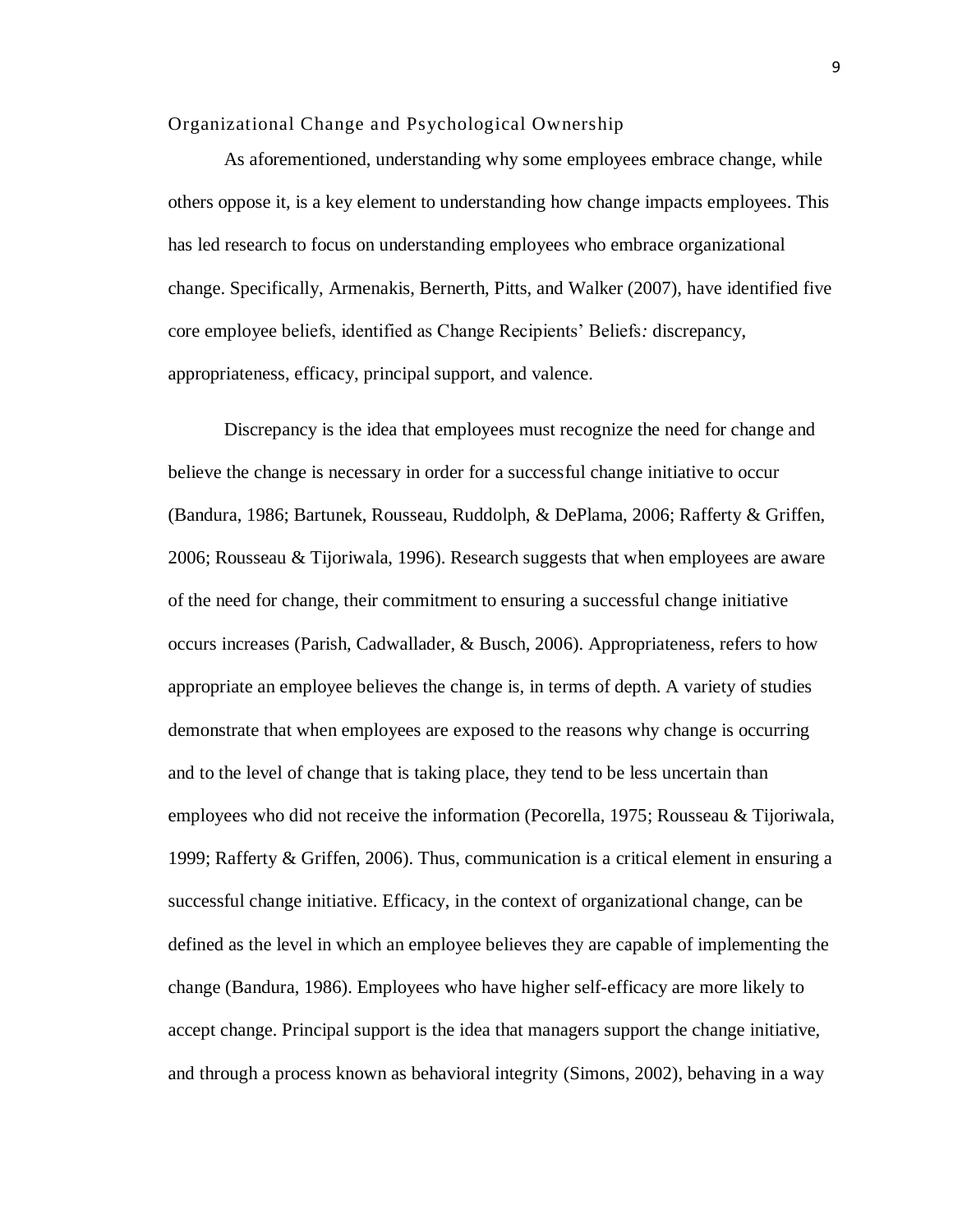that demonstrates their support for the change. This in turn is recognized by followers and greater support for the change is achieved. Lastly, valence is described as the perceived award to be gained following a change initiative. Research demonstrates that when employees are rewarded for their part in a change initiative, overall perceptions of the change are higher, and employees are more open to the change (Van Dam, 2005; Morese & Reimer, 1956).

Psychological theory of organizational change (PTOC), proposes that psychological ownership may have the potential to explain why individuals rest or promote organizational change (Dirks, et al., 1996). Unlike most change theories that start with an individual and end with a target of change, PTOC proposes that an individual's disposition toward a change initiative is dependent on the presence of a third variable (i.e., psychological ownership). This theory stems from three basic needs of the self: (1) self-enhancement, (2) self-continuity, and (3) control and efficacy. These basic needs work together in an individual, motivating them to either promote or resist organizational change.

Psychological ownership has already been researched for decades in organizations, with research finding it relating significantly to organizational commitment and organizational citizenship behaviors (Vandewalle, Van Dyne, & Kostova, 1995), and serving as a mediator in the relationship between transformational leadership and organizational citizenship behavior (Park, Song, Yoon, & Kim, 2013). However, it has not been studied in the context of organizational change. Building up PTOC may offer to organizations another avenue to understand employee's during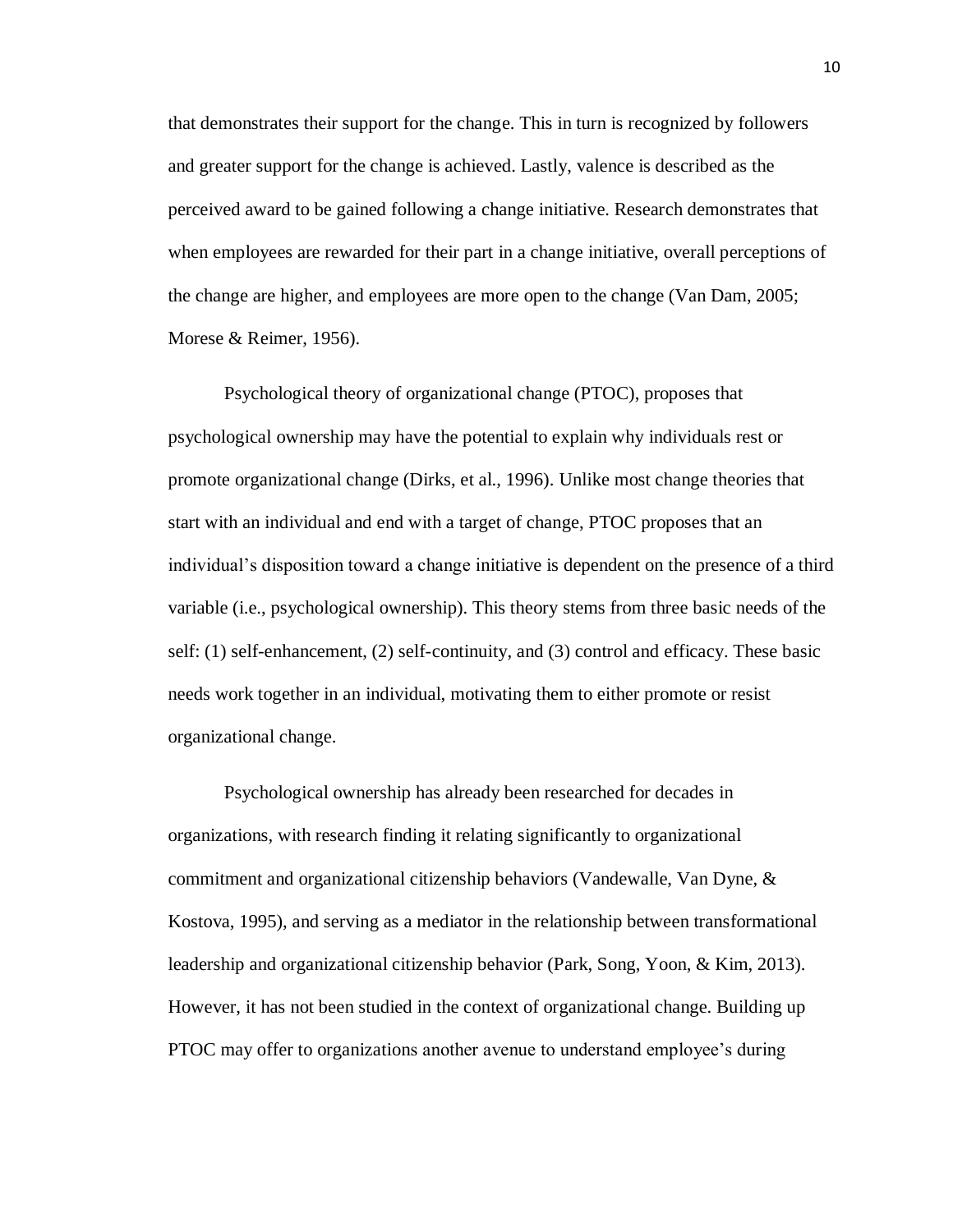organizational change initiatives. Subsequently, it will serve as a moderator in the current study.

*Hypothesis 4: During an organizational change, psychological ownership will moderate the relationship between employee openness to change and organizational commitment such that when psychological ownership is high, the relationship will be stronger.* 

*Hypothesis 5: During an organizational change, psychological ownership will moderate the relationship between employee openness to change and job stress such that when psychological ownership is high, the relationship will be stronger.* 

*Hypothesis 6: During an organizational change, psychological ownership will moderate the relationship between employee openness to change and turnover intentions such that when psychological ownership is high, the relationship will be stronger.* 

#### MATERIALS AND METHODS

### <span id="page-20-0"></span>Participants and Procedure

Participants were human resource (HR) employees from a large, nonprofit, Midwestern healthcare organization. Surveys were distributed through Qualtrics, an online survey software. Individuals  $(n = 343)$  were contacted through the company listserv. Of those contacted, 152 (44%) completed the survey. The 5-10-minute survey was taken by the HR employees during their workday while one of the largest change initiatives in the company's history was occurring. Specifically, a new human resource software, Workday, was being implemented which altered the way that every human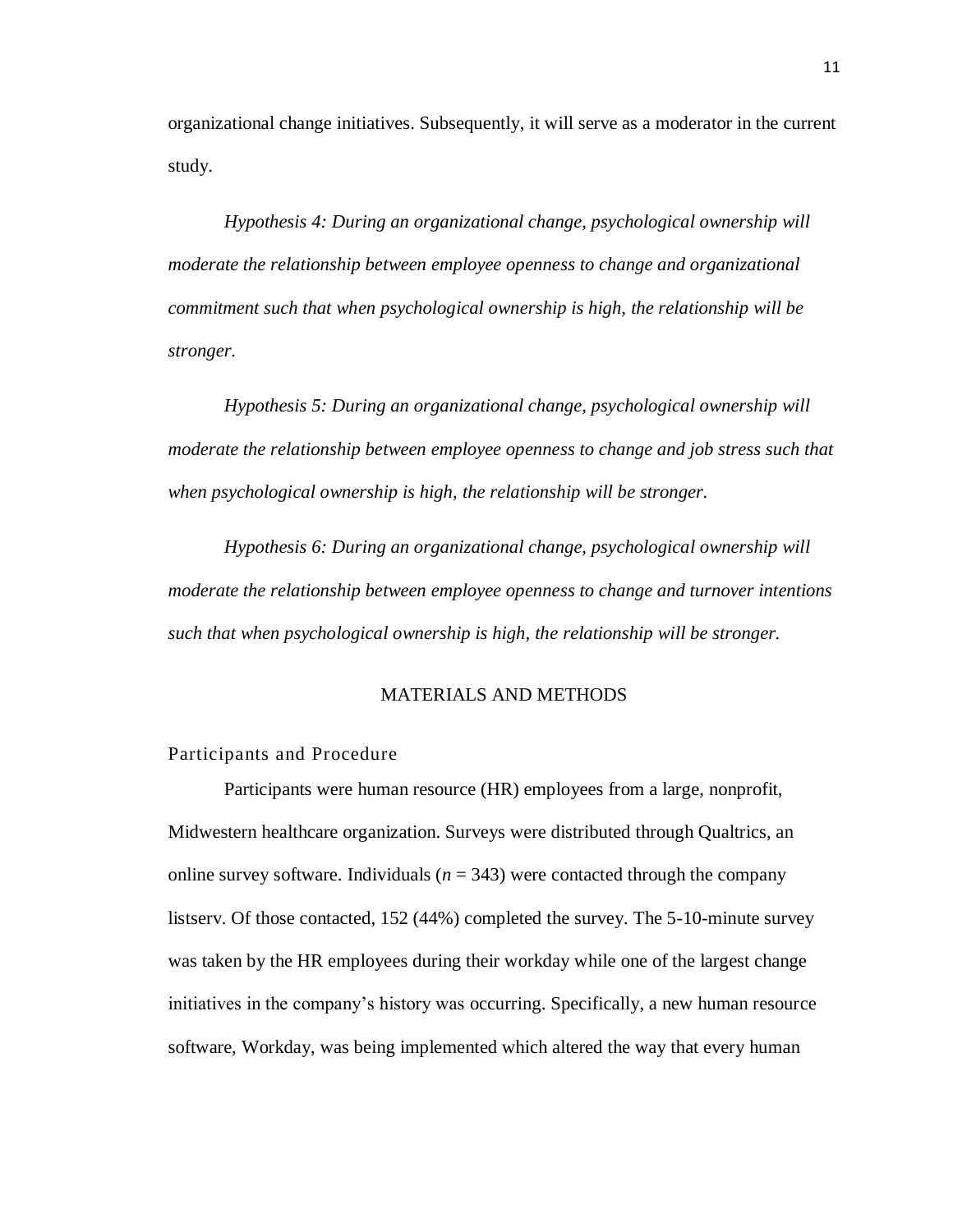resource employee conducted their work. Moreover, the company was in the process of merging with another large healthcare organization.

## Measures

Organizational Change Recipients' Belief Scale. To measure employee openness to organizational change (EOOC), a 24-item, Likert type scale was used (Armenakis et al., 2007). Items were rated from 1 (*strongly disagree*) to 5 (*strongly agree*). This scale consisted of 5 factors: Discrepancy ( $\alpha = .88$ ), Appropriateness ( $\alpha = .90$ ), Efficacy ( $\alpha =$ .85), Principal Support ( $\alpha = .83$ ), and Valence ( $\alpha = .77$ ). Items include: (1) "We need to change the way we do some things around here," (2) "The change we have implemented in our operations will improve the performance of our organization," (3) "I can implement this change in my job," (4) "Most of my respected peers have embraced the change," and (5), "The change in my job assignments will increase my feelings of accomplishments," for each factor, respectively. An aggregate score was used.

Organizational commitment. This was measured with a 9-item, Likert-type scale (Mowday, Steers, & Porter, 1979), with each item being rated from 1 (*strongly disagree*) to 7 (*strongly agree*). Sample items include: 1) "I am willing to put in a great deal of effort beyond that normally expected of me to help this organization succeed," 2) "I am proud to tell others that I am part of this organization," and 3) "I really care about the fate of this organization." An aggregate score was used.

Job Stress Scale. Job stress was measured with a 13item, Likert-type scale (Parker, & Decotiis, 1983), with items being scored from 1 (*strong disagreement*) to 5 (*strong agreement*). Sample items include: (1) "Working here makes it hard to spend enough time with my family," (2) "I sometimes dread the telephone ringing at home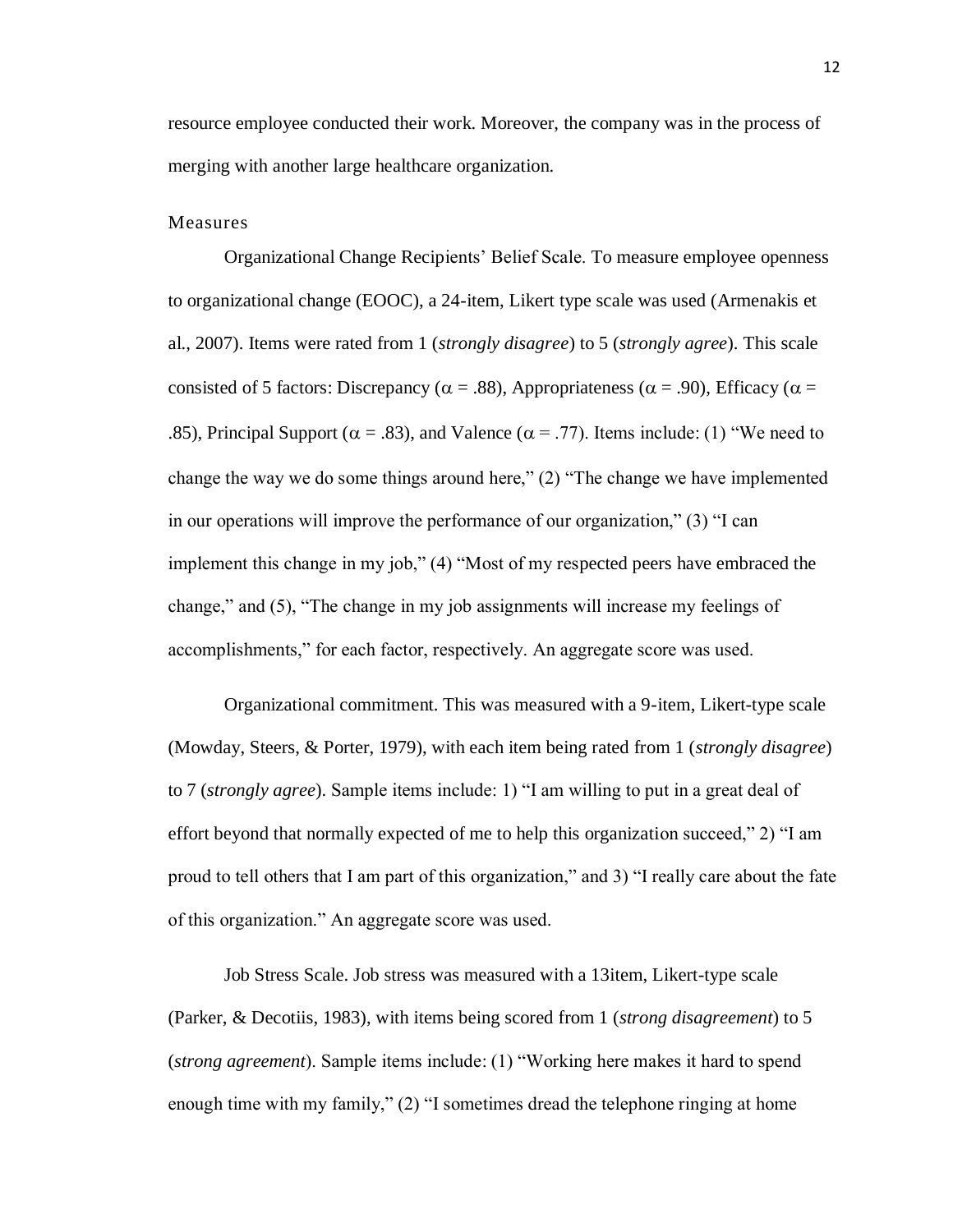because the call might be job-related," and (3) "Too many people at my level in the company get burned out by job demands." An aggregate score was used.

Turnover Intentions. Turnover intentions were measured with a 3-item, Likerttype scale (Konovskly & Cropanzano, 1991), with two items scored from 1 (*very unlikely*) to 7 (*very likely*), and one item from 1 (*not at all*) to 7 (*very much so*). The items included in the measure were as follows: (1) "How likely is it that you will look for a job outside of this organization during the next year?" (2) "How often do you think about quitting your job at this organization?" (3) "If it were possible, how much would you like to get a new job?" An aggregate score was used.

Psychological Ownership. This was measured with a 16-item, Likert-type scale (Luthans, Avolio, & Yourseff, 2007) with scores ranging from 1 (*strongly disagree*) to 6 (*strongly agree*). The scale consisted of 5 factors: preventative psychological ownership  $(\alpha = .84)$ , self-efficacy ( $\alpha = .90$ ), accountability ( $\alpha = .81$ ), belongingness ( $\alpha = .92$ ), and self-identity ( $\alpha$  = .73). Sample items include: (1) "I feel I need to protect my ideas from being used by others in my organization," (2) "I am confident in my ability to contribute to my organizations success," (3) "I would challenge anyone in my organization if I thought something was done wrong," (4) "I feel I belong in this organization," and (5) "I feel the need to defend my organization when it is criticized," for each factor, respectively. An aggregate score was used.

Demographic information. Demographics, collected from the company database, included: (1) Equal Employment Opportunity Commission (EOOC), (2) location, (3) gender,  $(4)$  age,  $(5)$  race, and  $(6)$  tenure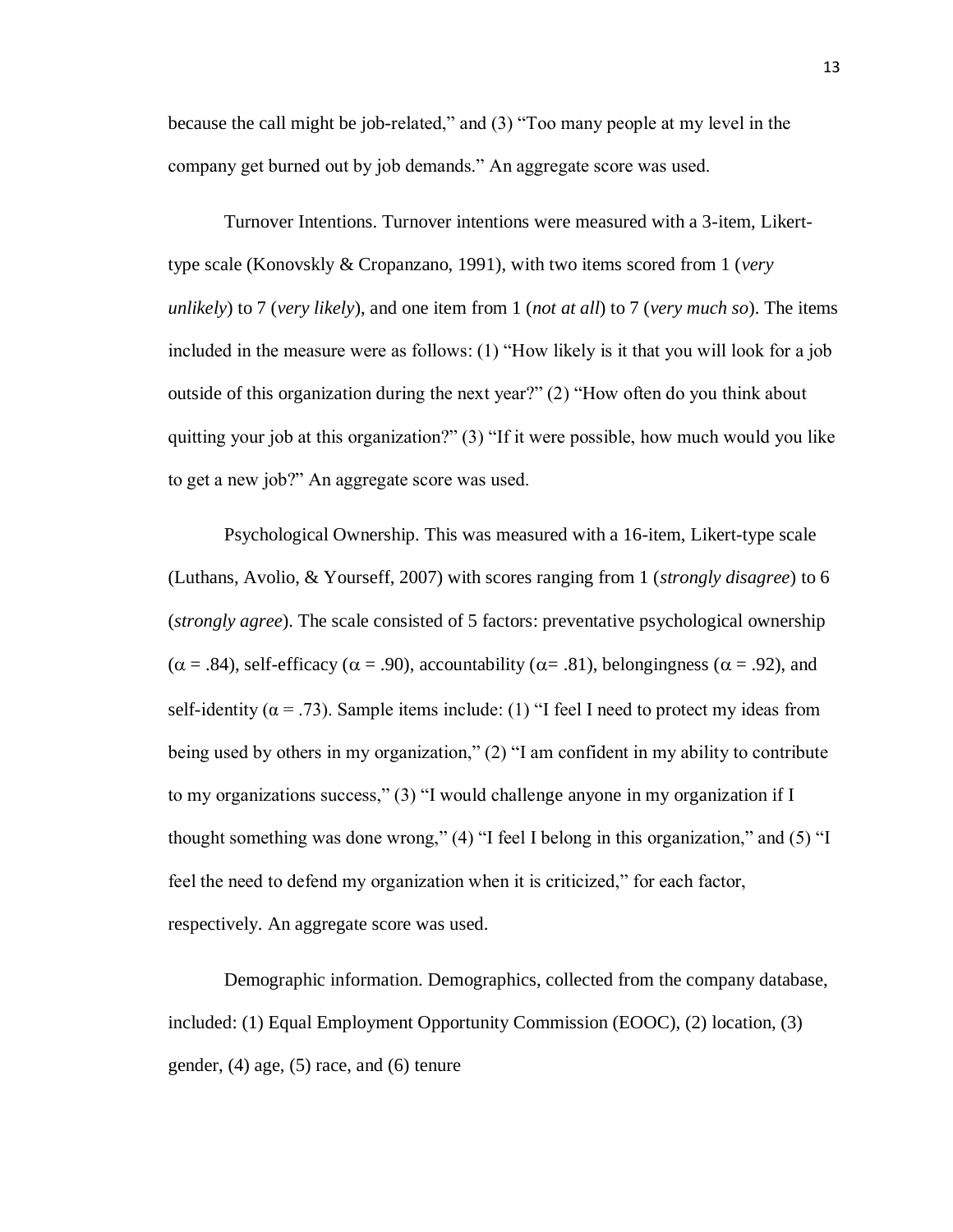#### RESULTS

<span id="page-23-0"></span>Means, standard deviations, correlations, and alpha reliabilities are reported in Table 1. The first three hypotheses were tested using Pearson Product-Moment correlation. Hypothesis 1 was supported as a significant, positive correlation between EOOC and organizational commitment ( $r = .28$ ,  $p < .01$ ) was found. Hypothesis 2 was also supported, as there was a significant, negative correlation between EOOC and job stress ( $r = -20$ ,  $p < .05$ ). Lastly, hypothesis 3 was supported as a significant, negative correlation  $(r = -0.22, p < 0.001)$  between EOOC and turnover intentions was found.

Table 1. Means, standard deviations, correlations, and alpha reliabilities for study variables

|         | Mean | <b>SD</b> |          |          |         |          |       |
|---------|------|-----------|----------|----------|---------|----------|-------|
| 1. EOOC | 3.94 | .43       | (0.92)   |          |         |          |       |
| 2. OC   | 5.48 | 10        | $.28**$  | (0.93)   |         |          |       |
| $3.$ JS | 2.77 | .88       | $-.20*$  | $-.37**$ | .94)    |          |       |
| 4. TI   | 2.27 | .96       | $-.22**$ | $-.64**$ | $.45**$ | (.81)    |       |
| 5. PO   | 3.94 | .53       | $.24**$  | $.61**$  | $-.21*$ | $-.42**$ | (.80) |

*Note.* EOOC is employee openness to organizational change, OC is organizational commitment, JS is job stress, TI is turnover intentions, and PO is psychological ownership. \*\* represents significance at  $p < .01$  (2- tailed), \* Represents significance at p  $<$  0.05 (2-tailed), and  $n = 152$ . Bold values in parentheses represent Cronbach's Alpha scores.

Analysis was conducted on demographic data to explore possible confounding

effects. Four demographic variables were coded for the analyses. EEOC groups consisted

of seven groups: Executive Management (1.00), Directors (2.00), Managers (3.00),

Supervisors (4.00), Professional Non-Medical Workers (5.00), Registered Nurses (6.00),

and Administrative Support Workers (7.00). Race was coded into five categories:

White/Caucasian (1.00), Hispanic/Latino (2.00), American Indian/Alaska Native (3.00),

Asian (4.00), and other (5.00). Due to the size and presence of the company in the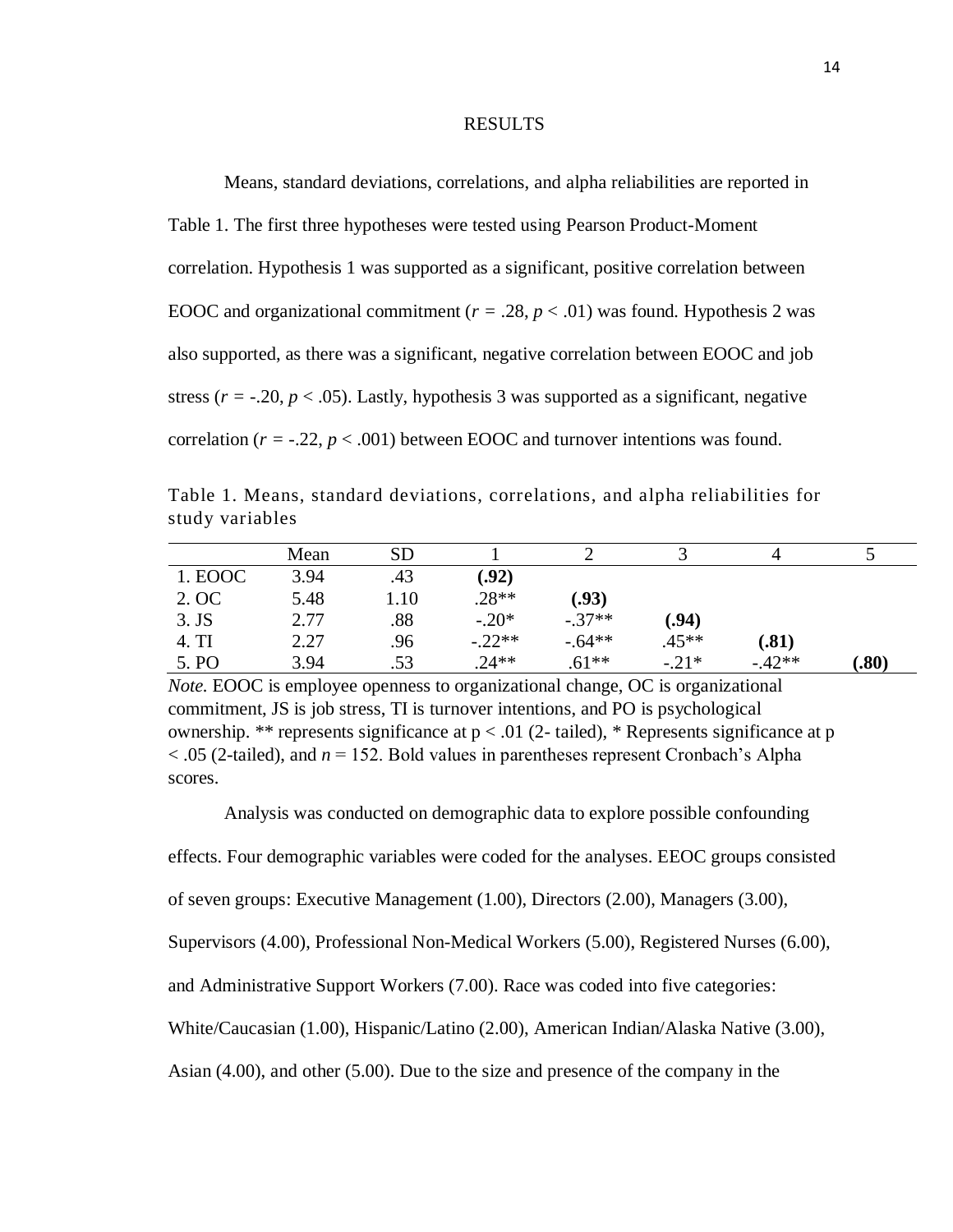Midwest, four locations were coded based on city, but the city names are not be reported to ensure anonymity. Gender was coded into two groups: male (1.00) and female (2.00).

To test for differences between EEOC codes, one-way Analysis of Variance (ANOVA) was used. For employee openness to organizational change (EOOC), there was a significant difference between EEOC job codes  $(F(6, 145) = 5.48, p < .001)$ . Specifically, registered nurses  $(M = 3.56)$  were significantly lower than executive management (*M* = 4.32, *p* < .001), directors (*M =* 4.24, *p* < .005), supervisors (*M* = 4.39,  $p < .05$ ), and professional non-medical ( $M = 3.97$ ,  $p < .005$ ). For job stress, there was also a significant difference between EEOC codes  $(F(6, 145) = 2.72, p < .05)$ . Specifically, administrative support workers  $(M = 2.41)$  were marginally lower than managers  $(M = 1.41)$ 3.51,  $p = .06$ ) and marginally lower than registered nurses ( $M = 3.25$ ,  $p = .06$ ). Lastly, for EOOC, there was a significant difference in scores between men  $(M = 4.15)$  and women  $(M = 3.90; F(1, 150) = 6.89, p = .01).$ 

To analyze the continuous demographic variables (i.e., age and tenure) linear regression was used. Results show that tenure significantly predicted increases in job stress ( $R^2 = .04$ ,  $F(1, 150) = 6.12$ ,  $p < .05$ ). Tenure also had a marginal effect in predicting EOOC ( $R^2 = .02$ ,  $F(1, 150) = 3.77$ ,  $p < .054$ ) and increase in turnover intentions  $(R^2 = .03, F(1, 150) = 5.11, p < .05)$ . Lastly, tenure significantly predicted psychological ownership  $(R^2 = .03, F(1, 150) = 4.47, p < .05)$  such that a linear and quadratic relationship, taking the form of an inverted U, were supported ( $\Delta R^2 = .05$ ,  $t = -$ 2.91,  $p < .005$ ).

Supplemental analyses to control for these possible cofounding effects was conducted using hierarchical linear regression. For hypothesis 1, after controlling for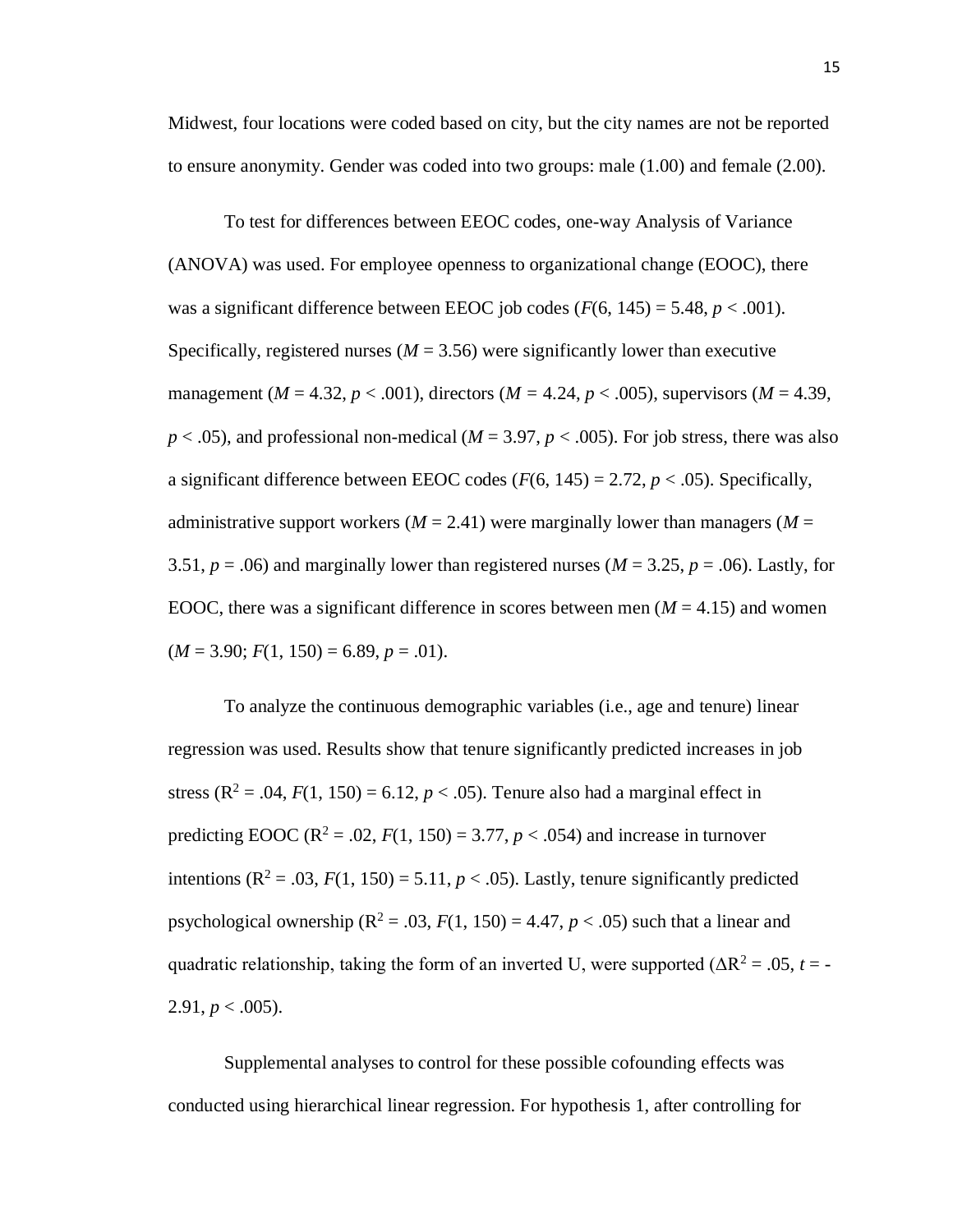EEOC, race, location, and gender, EOOC predicted organizational commitment ( $\Delta R^2$  = .06, *F*(7, 144) = 2.43, *t* = 3.57, *p* < .05). For hypothesis 2, after controlling for EEOC, race, location, and gender, EOOC predicted job stress ( $\Delta R^2 = .06$ ,  $F(7, 144) = 3.56$ ,  $t = -$ 3.19,  $p < .005$ ). For hypothesis 3, after controlling for EEOC, race, location and gender, EOOC predicted turnover intentions ( $\Delta R^2 = .06$ ,  $F(7, 144) = 2.55$ ,  $t = -3.05$ ,  $p < .005$ . Therefore, after controlling for cofounding demographic variables, all hypotheses were still supported.

Hypothesis 4, 5, and 6 were tested using model 1 of the PROCESS MACRO (Hayes, 2013) with mean centered variables. Hypothesis 4 and 6, which posited that psychological ownership would moderate the relationship between EOOC and organizational commitment and turnover intentions, respectively, were not supported. Hypothesis 5, which predicted that psychological ownership would moderate the relationship between EOOC and job stress, was supported. Specifically, the overall model was significant  $(F(9, 142) = 3.95, p < .001)$ , as was the interaction  $(F(1, 142) = 4.52, p < .001)$ .05). This finding suggests that as psychological ownership increases, the positive relationship between EOOC and job stress weakens (Figure 2).

Figure 2. Psychological ownership moderating the relationship between employee openness to organizational change and job stress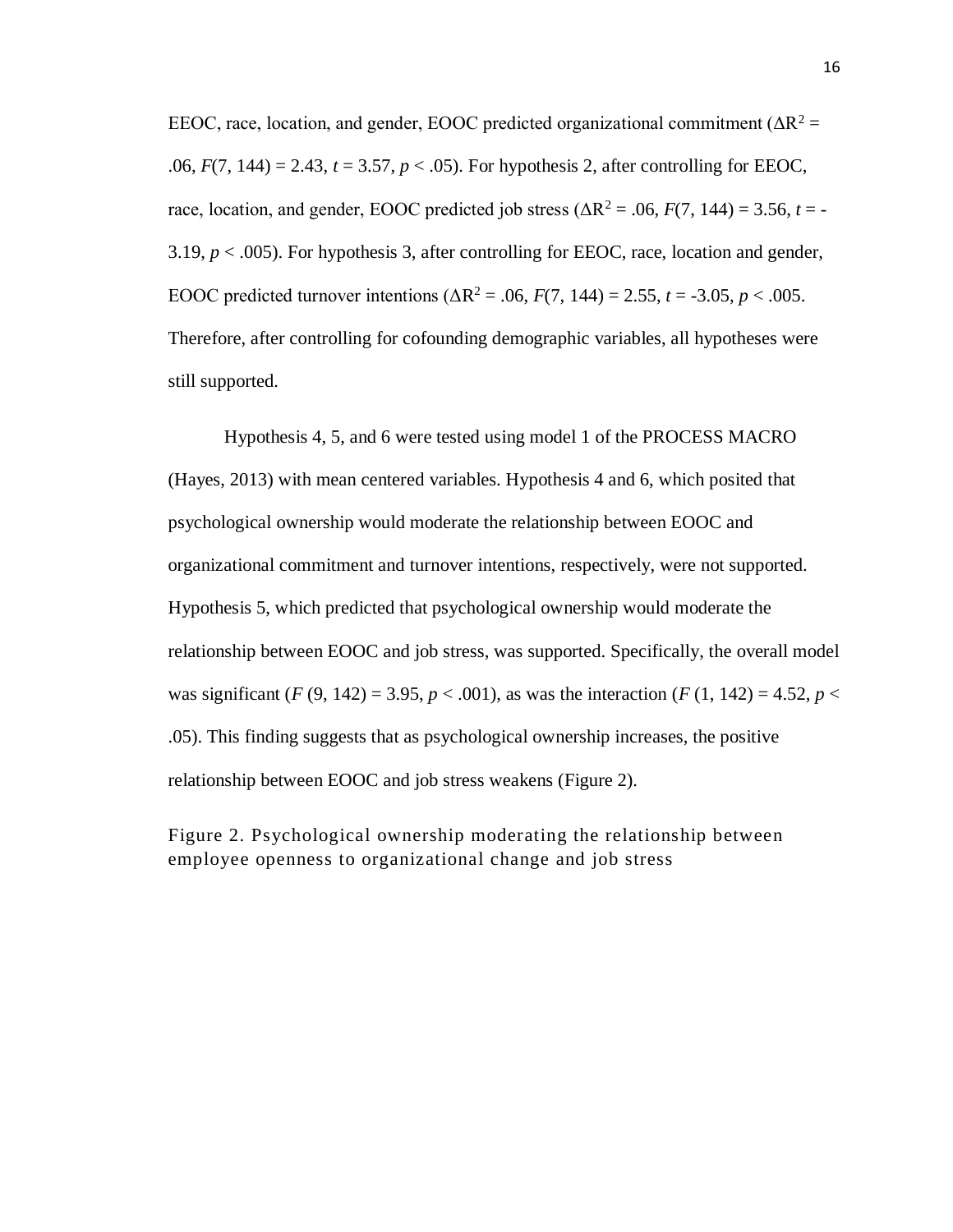

# DISCUSSION

<span id="page-26-0"></span>The primary objective of this study was to further PTOC (Dirks et al., 1996) by exploring the role psychological ownership plays in employee perceptions of organizational change. Over the years, organizational change has primarily been studied at the organizational level, but in recent years, researchers have begun to explore the effects this type of change has on the individual level. As such, this study contributes to the literature in two significant ways. First, we replicated previous findings for organizational commitment, job stress, and turnover intentions during two large-scale change initiatives (i.e., merger and software implementation), within a group of professional human resource employees. We found support for the positive relationship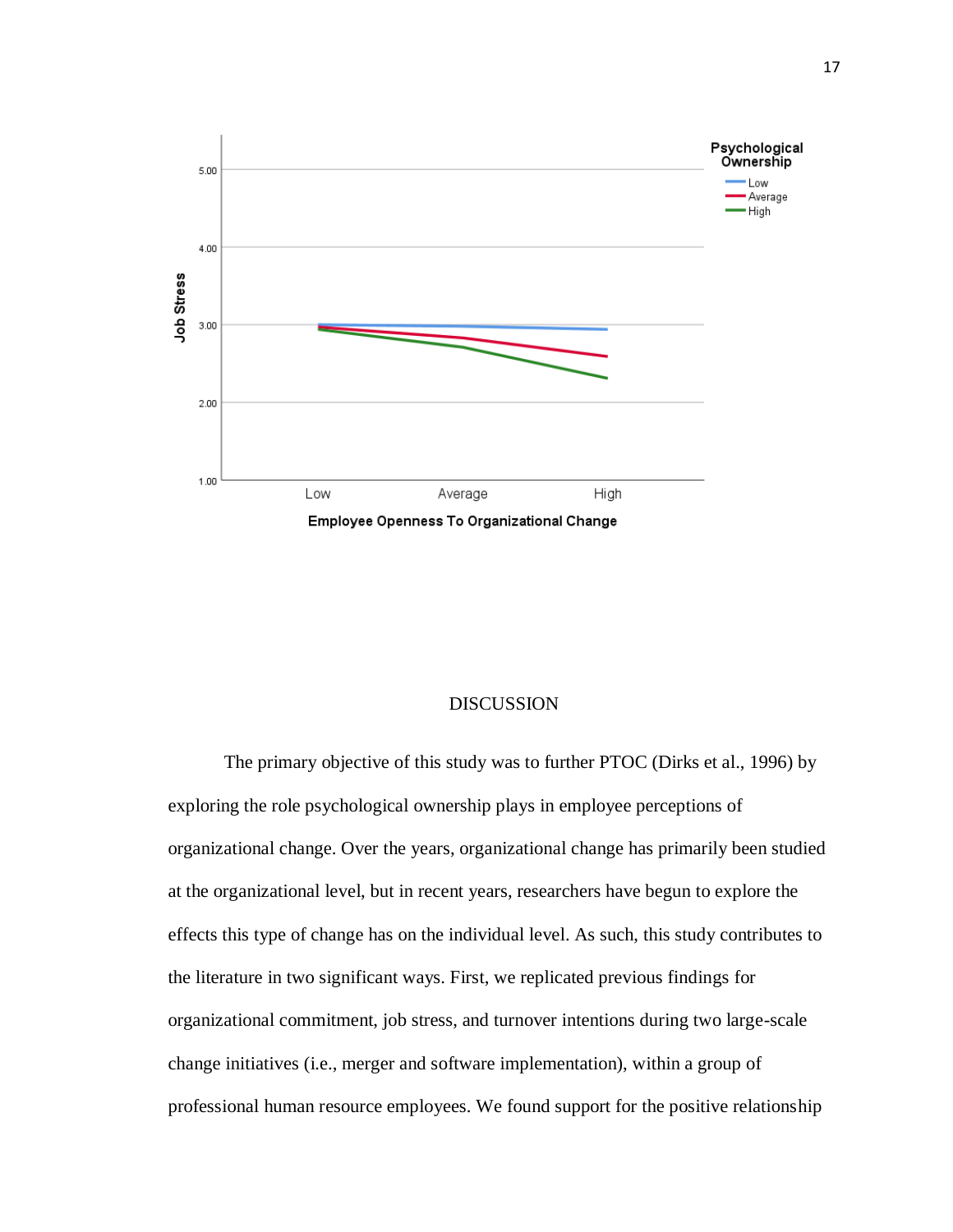between EOOC and organizational commitment (Fedor, Caldwell, & Herold, 2006; Madsen et al., 2005), the negative relationship between EOOC and job stress (Elrod and Tippett, 2002), as well as the negative relationship between EOOC and turnover intentions (Quick & Quick, 1984).

Second, we tested propositions made by Dirks et al., (1996), that suggests psychological ownership may play a significant role in employee perceptions of organizational change. To the best of our knowledge, this is the first study to quantitatively investigate the effects of psychological ownership in the context of organizational change. This study supports theoretical arguments, and propositions provided by previous research (Ford & Ford, 1995; Tsoukas & Chia, 2002; Wanberg & Banas, 2000). Specifically, research has suggested there are individual differences that impact the degree in which an employee is open to organizational change (i.e., psychological ownership). Additionally, change has been described as natural in organizations, and like psychological ownership, it should develop naturally and gradually over time.

We provide evidence to support the idea that when employee' levels of psychological ownership are high, job stress decreases. This aligns with the theoretical framework of Uncertainty theory (Cooper, 1998), that describes a spectrum where employees experience either high or low levels of stress. Individuals who have high ownership over their work, experience less stress because how they emotionally tied to their work. Therefore, some evidence has been established to support PTOC and further advance the idea that psychological ownership plays a significant role in employee' perceptions of organizational change.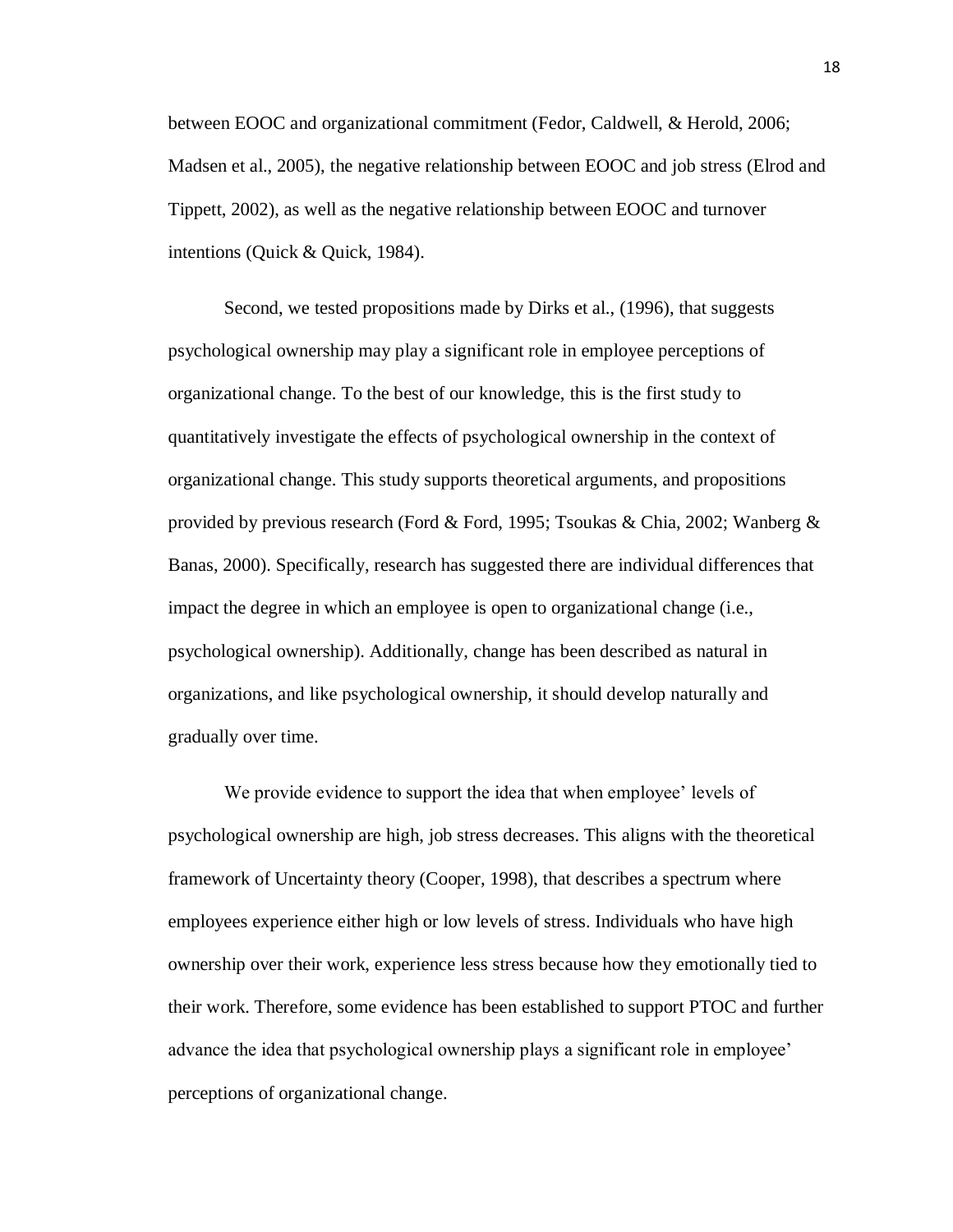It was hypothesized that psychological ownership would also moderate the relationship between EOOC and organizational commitment and turnover intentions, however, results from this study did not support this. This may be the case for a variety of reasons. First, it's important to note that our sample size may have contribute to our lack of findings. Although our sample size was similar to other organizational studies, it can still be considered as relatively small (Wanberg et al., 2000). Furthermore, using an online sample size calculator (i.e., Rasoft) with the desired parameters of 5% margin of error, it was estimated that a sample size of 377 would be needed to reach significance for a similar effect size. The lack of significance could also be due to the type of change that was occurring at the organization. Specifically, it is possible that the employees felt the change was needed, or perhaps the employees were stressed at the amount of change that was taking place at once. Following Uncertainty theory (Cooper, 1998), the amount of change that was taking place at once could have pushed employees to feel overwhelmed and experience an increased state of stress. Nevertheless, further investigation into the role psychological ownership has in the context of organizational change is needed.

#### Practical Implications

Due to the applied nature of the current study, we believe there are practical implications that should be considered. First, due to the sample and the time the survey was distributed, practitioners should be careful when planning how to implement change. This study and several others have demonstrated what can happen to specific employee outcomes variables (i.e., organizational commitment, job stress and turnover intentions), when employees aren't open to organizational change initiatives. Therefore, not only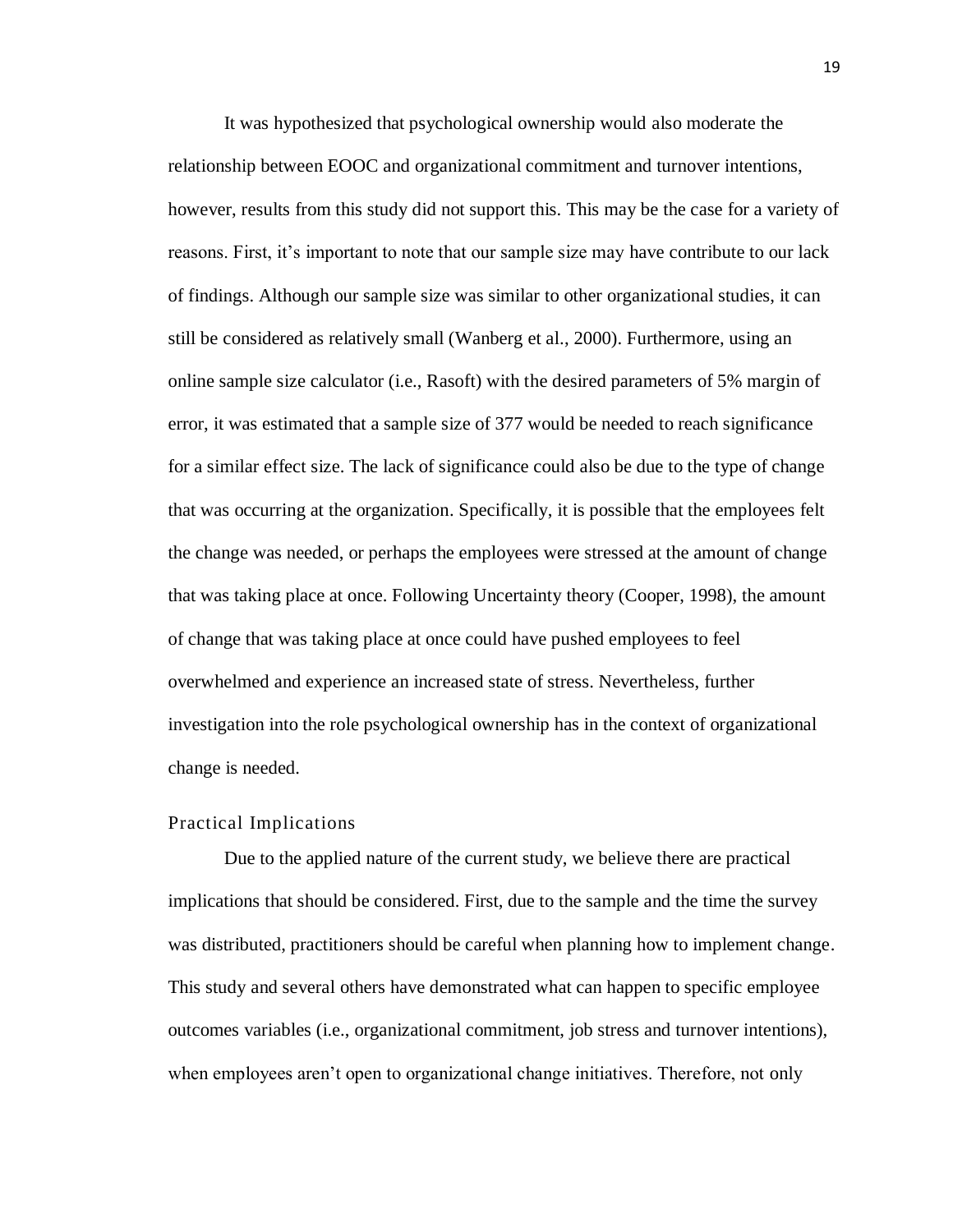should organizations work to understand employee perceptions to change, they should also carefully craft how the change is implemented. This is in line, with the recommendations made by Wanberg and Colleagues (2009).

Second, by beginning to understand the role psychological ownership has in employee perceptions of change, researchers and practitioners can begin to explore ways to increase employee' levels of psychological ownership. This in turn, could have a positive impact on employee' perceptions of change, and ultimately assist in making change initiatives more successful. Liu, Wang, Hui, and Lee (2012) suggest that when employees feel ownership over things they help create and nurture objects, as well as ideas that they "own." Therefore, if managers allow employees to give input into decisions that affect them, this may in turn give those employees a sense of ownership over their work. This could manifest in the form of participative decision making, opinion surveys, or focus groups.

#### Limitations and Directions for Future Research

As with all studies, there are limitations for this study. This first limitations of the present study is the sample size. Additionally, even though our response rate is comparative to other studies (Wanberg et al., 2000; Glazer & Beehr, 2005; Avery et al., 2009), for the number of constructs, control variables measured, and the analyses conducted, a larger sample would be preferred. Secondly, while it is believed that the surveys were distributed at an optimal time (e.g., during two extensive change initiatives), this could have had a negative impact on the results. It is possible that some employees who were having a harder transition with the new software could have reported significantly lower values than what their true impressions. Oppositely,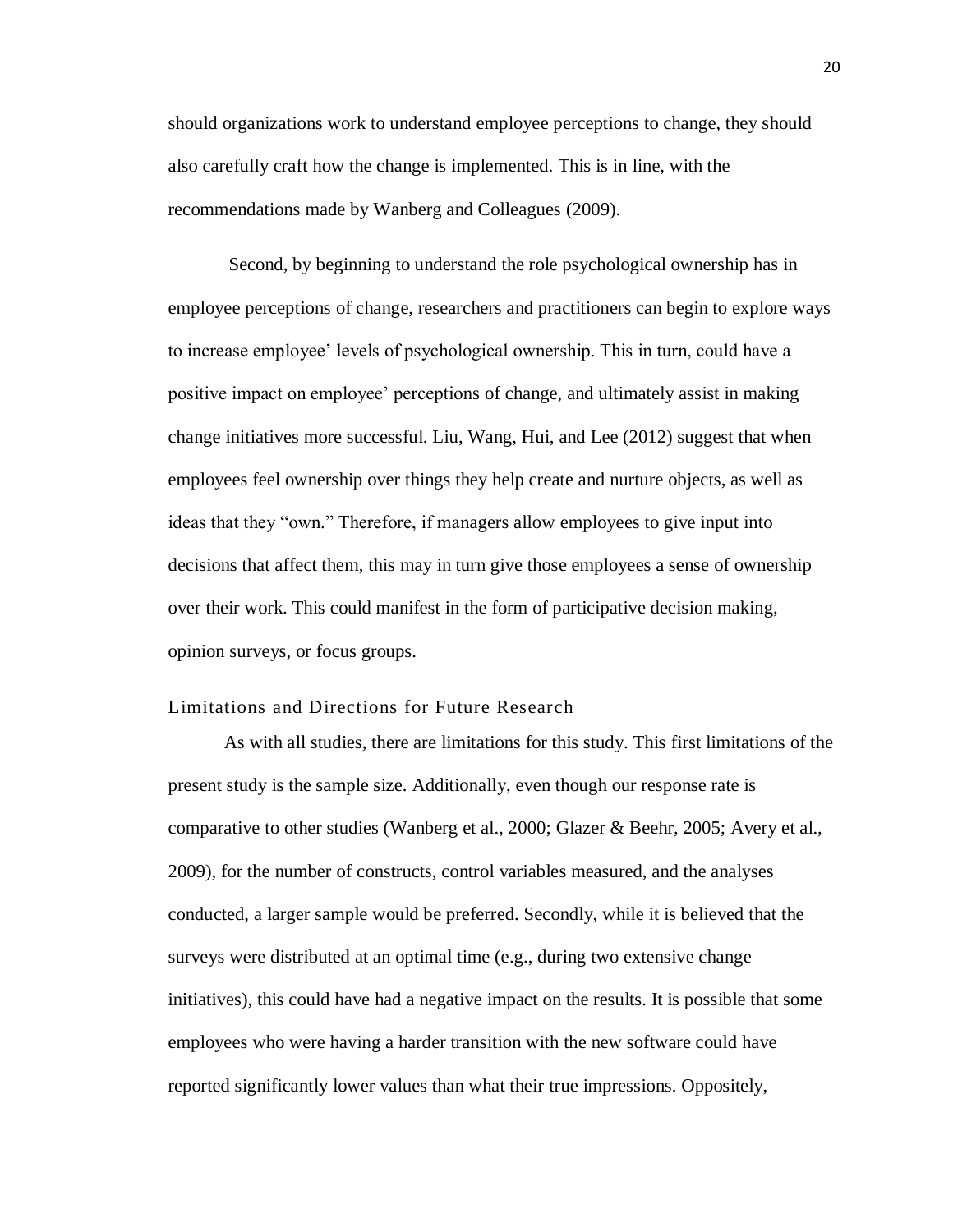employees who had an extremely positive transition with the new software, could have reported significantly higher scores than average. Lastly, data was collected at a single time and could be considered a convenience sample. If data were collected prior to, during, and after the organizational changes occurred, causal relationships could have been tested. As such, more in-depth analyses could have been conducted.

In light of the findings presented in this study, there are many possible avenues for future research. First, studies should continue to investigate the presence of psychological ownership in organizations. Specifically, research should seek to identify where levels of psychological ownership are highest in terms of hierarchy, age, department, and other demographic variables. Secondly, research should focus on other propositions made by Dirks et al., (1996). Specifically, investigation of employees' levels of psychological ownership during specific types of organizational change initiatives (i.e., restructures, software changes, etc.) may be beneficial. By continuing to investigate the role that psychological ownership has in the context of organizational change, perhaps change management practitioners can have a better understanding about ownership in organizations.

#### Conclusion

In summary, the primary aim of this study was to further advance PTOC by studying psychological ownership in the context of organizational change. It was found that psychological ownership moderated the relationship between EOOC and job stress, suggesting that when employee' levels of psychological ownership are high, the relationship between EOOC and job stress weakens. It is our hope that this is only the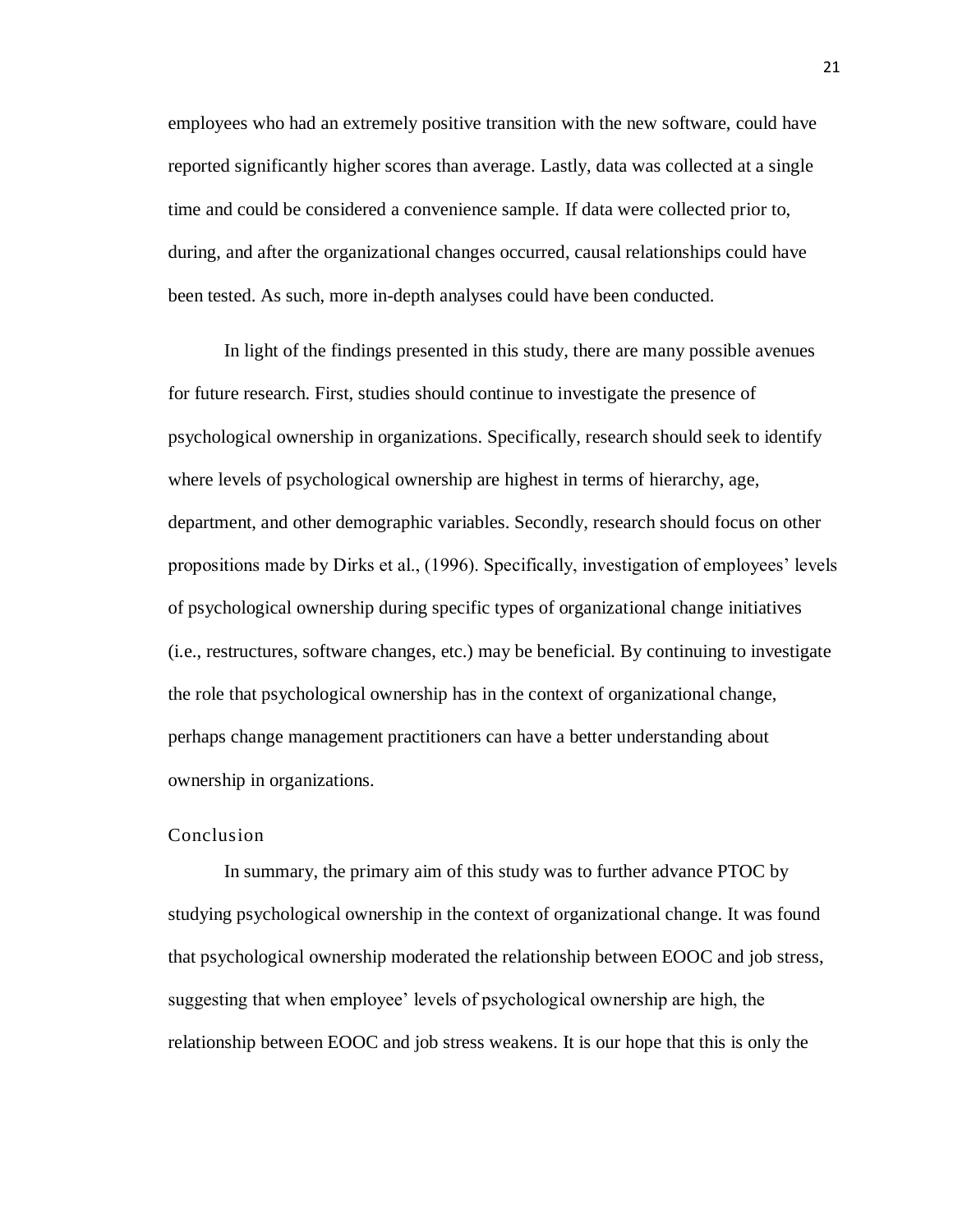beginning of a journey exploring the impact psychological ownership has with other workplace variables.

#### LITERATURE CITED

<span id="page-31-0"></span>Allen, N. J., & Meyer, J. P. (1990). The measurement and antecedents of affective, continuance and normative commitment to the organization. *Journal of Occupational Psychology, 63,* 1-18

- Ajzen, I. (1991). The theory of planned behavior. *Journal of Organizational Behavior and Human Decision Processes, 50,* 179-211.
- Anton, C. (2009). The impact of role stress on workers' behavior through job satisfaction and organizational commitment. *International Journal of Psychology, 33,* 187- 194.
- Ardrey, R. (1966). The territorial imperative: A personal inquiry into the animal origins of property and nations. *New York: Dells.*
- Armenakis, A. A., Bernerth, B. J., Pitts, P. J., & Walker, J. H. (2007). Organizational change recipients' beliefs scale: Development of an Assessment Instrument. *Journal of Applied Behavioral Science, 43,* 481-505.
- Armenakis, A., Harris, G. S. (2002). Crafting a change message to create transformational readiness. *Journal of Organizational Change Management, 15,*  169-183.
- Armenakis, A. A., Harris, S. G., & Field, H. S. (1999). Making change permanent: A model for institutionalizing change. In W. Pasmore & R. Woodman (Eds.),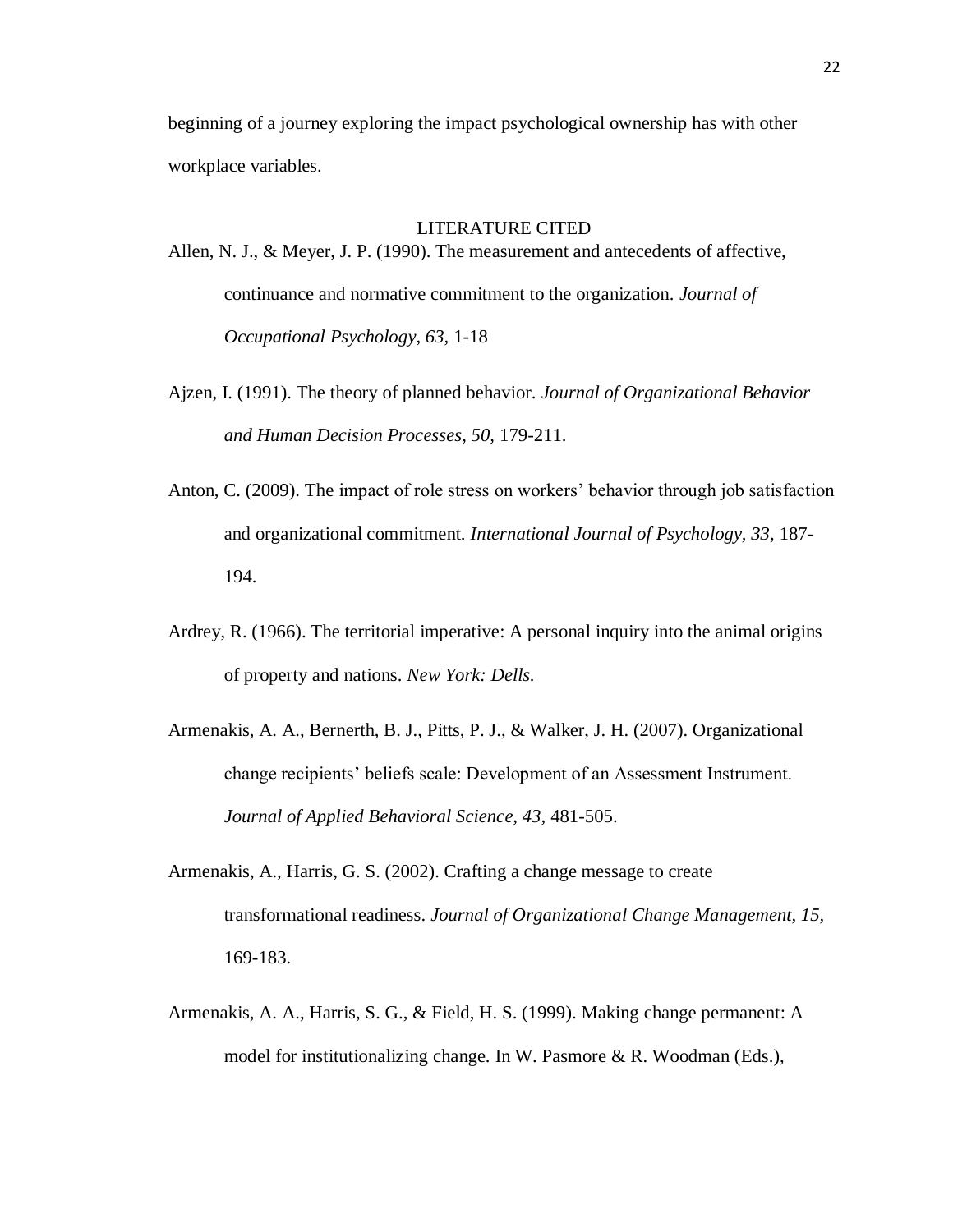- *Research in Organizational Change and Development (Vol. 12, pp. 97-128).* Greenwich, CT: *JAI.*
- Armenakis, A. A., Harris, S. G., & Mossholder, K. (1993). Creating readiness for organizational change. *Journal of Human Relations, 46,* 1-23.
- Avery, B. J., Avolio, J. B., Crossley, D. C., & Luthans, F. (2009). Psychological ownership: Theoretical extensions, measurement and relation to work outcomes. *Journal of Organizational Behavior, 30,* 173-191.
- Bandura, A. (1977). Self-efficacy: Toward a unifying theory of behavioral change. *Psychological Review, 84,* 191-215.
- Bandura, A. (1986). *Social foundations of thought and action: A social cognitive theory.*  Englewood Cliffs, NJ: *Prentice Hall.*
- Bartunek, J., Rousseau, D., Rudolph, J., & DePalma, J. (2006). On the receiving end: Sensemaking, emotion, and assessments of an organizational change initiated by others. *Journal of Applied Behavioral Science, 42,* 182-206.
- Belk, R. W. (1988). Possessions and the extended self. *Journal of Consumer Research, 15,* 139-168.
- Bordia, P., Hobman, E., Jones, E., Gallois, C., Callan. J. V. (2004). Uncertainty during organizational change: Types, consequences, and management strategies. *Journal of Business Psychology, 18,* 507-532.
- Bothma, C F. C., Roodt, G. (2013). The validation of the turnover intention scale. *Journal of Human Resource Management, 11,* 1-12.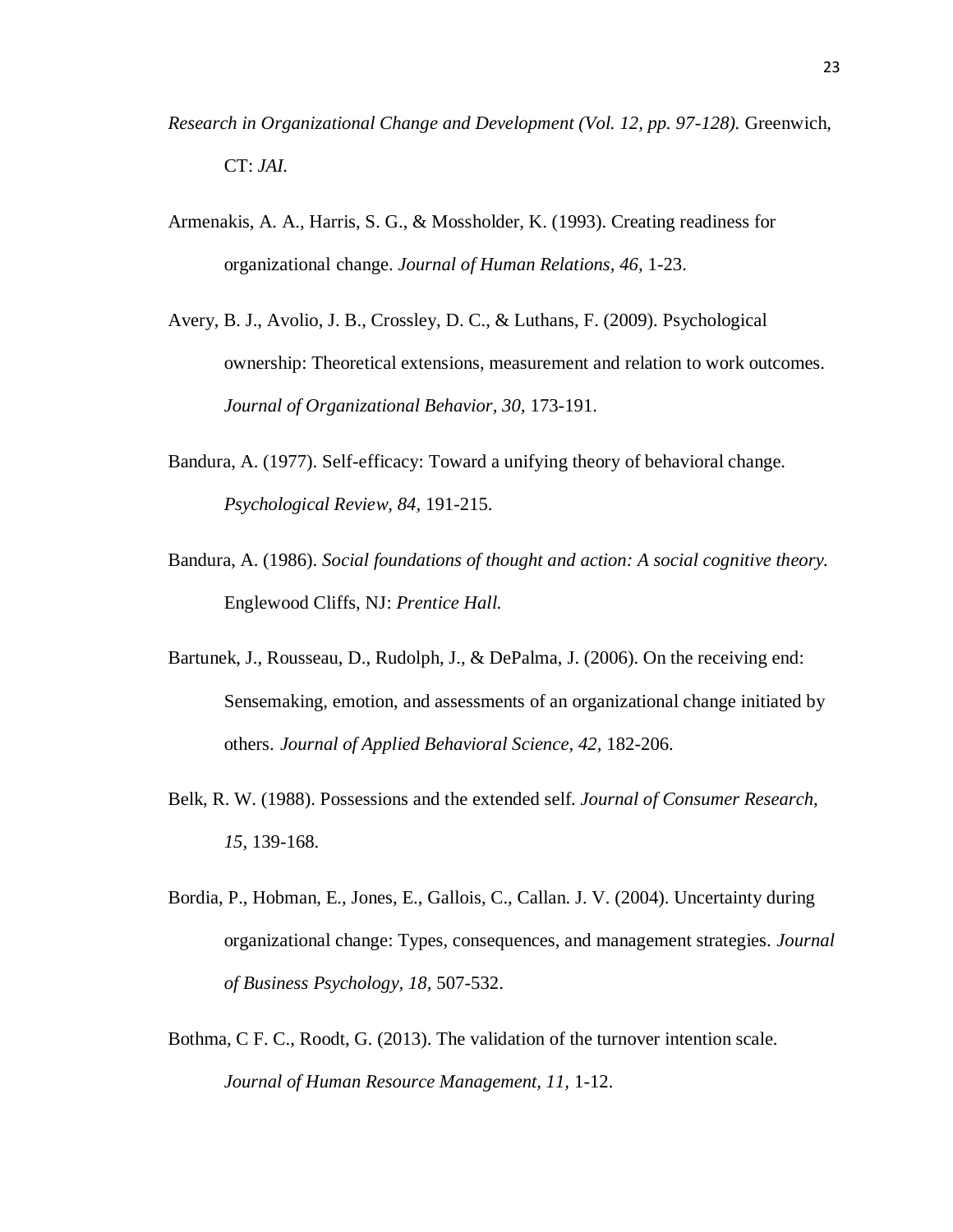- Bowers, J., Franklin, J., & Pecorella, P. (1975). Matching problems, precursors, and intervention in OD: A systematic approach. *Journal of Applied Behavioral Science, 11,* 391-410.
- Brett, F. J., Cron, H., W., & Slocum, W. J. (1995). Economic dependency on work: A moderator of the relationship between organizational commitment and performance. *Academy of Management Journal, 38,* 261-271).
- Brockway, H. J., Carlson, A., K., Jones, K. S., & Bryant, B. F. (2002). Development and validation of a scale for measuring cynical attitudes toward college. *Journal of Educational Psychology, 94,* 210-224.
- Brown, G. Lawrence, T. B., & Robinson, S. L. (2005) Territoriality in organizations. *Academy of Management Review, 30,* 577-594.
- Cock, L., John, R. P. French. (1948). Overcoming resistance to change. *Human Relations, 4,* 512-532.
- Cohen, S., Kamarck, T., & Mermelstein, R. (1983). A global measure of perceived stress. *Journal of Health and Social Behavior, 24,* 385-396.
- Connor, D. R. (1992). *Managing at the speed of change: How resilient managers succeed and prosper where others fail.* New York: Villard Books.
- Cooper, L. C. (1999). *Theories of Organizational Stress.* Oxford, UK. Oxford University Press.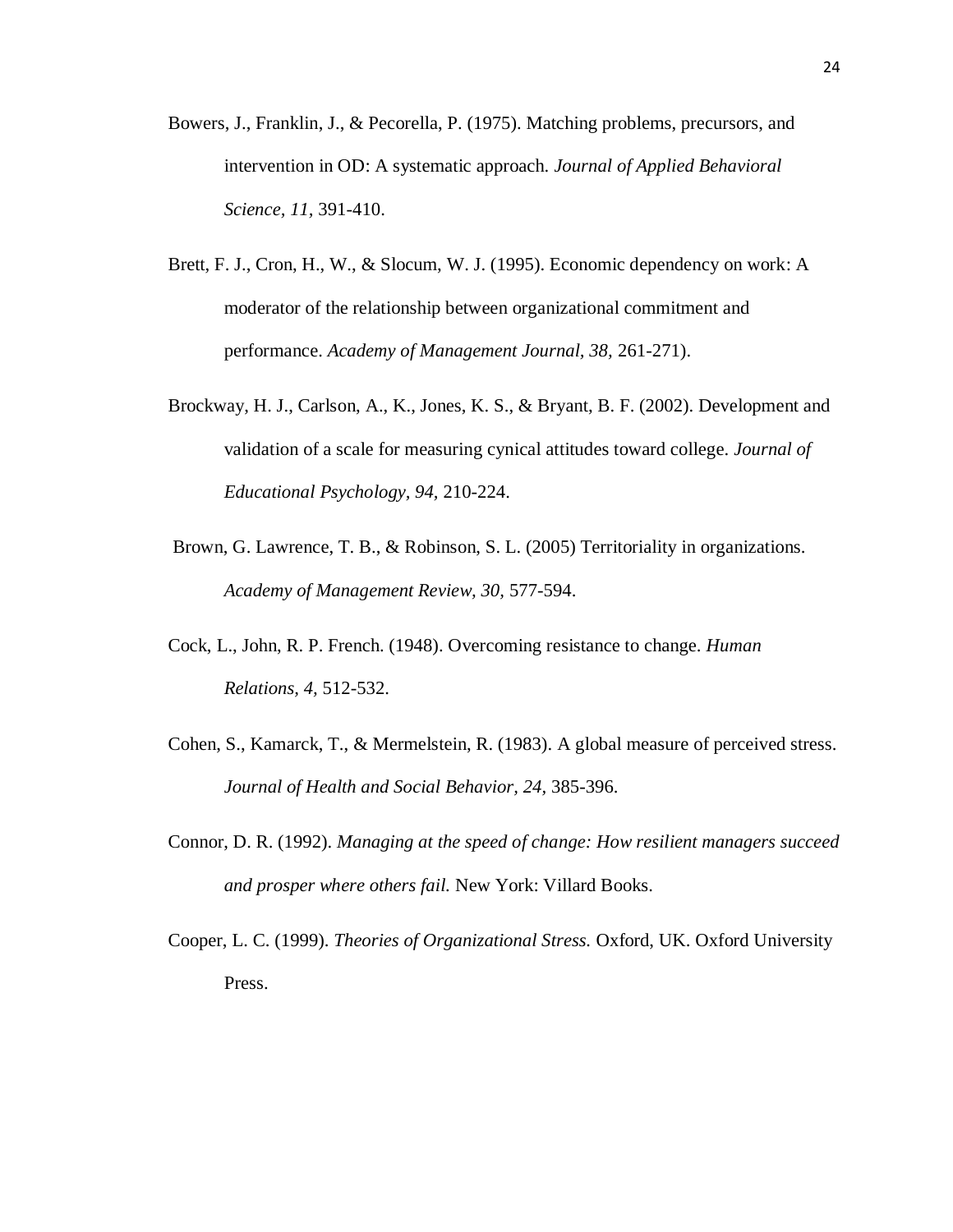- Cram, F., & Paton, H. (1993). Personal possessions and self-identity: The experiences of elderly women in three residential settings. *Australian Journal of Aging, 12,* 19- 24.
- Dittmar, H. (1992). The social psychology of material possessions: To have is to be. New York: *St. Martin's Press.*
- Dirks, T. K., Cummings, L. L., & Pierce, L. J. (1996). Psychological ownership in organizations: Conditions under which individuals promote and resist change. *JAI Press Inc.*
- Elrod, D. P., & Tippett, D. D. (2002). The 'death valley" of change. *Journal of Organizational Change Management, 15, 273-291.*
- Fedor, B. D., Caldwell, S., & Herold, M. D. (2006). The effects of organizational changes on employee commitment: A multilevel investigation. *Journal of Personnel Psychology, 59,* 1-29.
- Ford, D. J., & Ford. W. L. (1995). The role of conversations in producing intentional change in organizations. *The Academy of Management Review, 3,* 541-570.
- Fishbein, M., & Ajzen, I. (1975). *Belief, attitude, intention, and behavior: An introduction to theory and research.* Reading, MA: Addison-Wesley.
- Furby, L. (1980). The origins and early development of possessive behavior. *Journal of Political Psychology, 2,* 30-42.
- Galpin, T. (1996). *The human side of change: A practical guide to organizational redesign.* San Francisco: Jossey-Bass.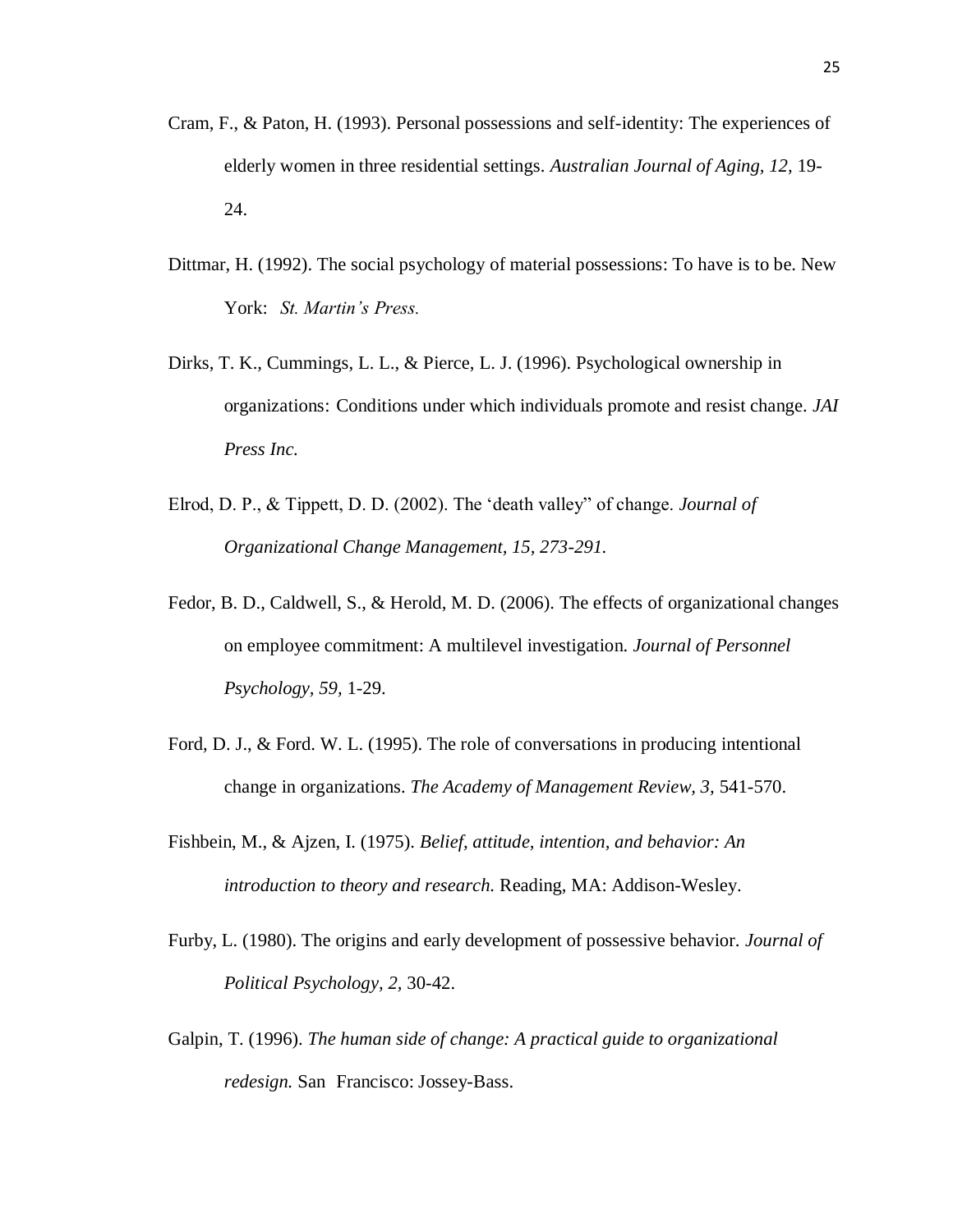- Glazer, S., & Beehr, T. A. (2005). Consistency of implications of three role stressors across countries. *Journal of Organizational Behavior, 26,* 467-487.
- Grant, M. R. (1996). Toward a knowledge-based theory of the firm. *Journal of Strategic Management, 17,* 109-122.
- Griffeth, R. W., Hom, P. W., & Gaertner, S. (2000). A meta-analysis of antecedents and correlates of employee turnover: Update, moderator tests, and research implications for the next millennium. *Journal of Management, 26,* 463-488
- Higgins, E. T. (1997). Beyond pleasure and pain. *American Psychologist, 52,* 1280-1300.
- Higgins, E. T. (1998). Promotion and prevention: Regulatory focus as a motivational principle. In M.P. Zanna (Ed.), Advances in experimental social psychology. New York: Academic Press.
- Hobfall, S.E. (1989). Conservation of resources. A new attempt at conceptualizing stress. *The American Psychologist, 44,* 513-524.

James, W. (1890). The Principles of Psychology. New York, *Holt Press.* 

- Jansek, K. (2004). From persistence to pursuit: A longitudinal examination of momentum during the early stages of strategic change. *Journal of Organizational Science, 15,* 276-294.
- Jaros, S. (2007). *Meyer and Allen model of organizational commitment: Measurement issues.* The ICFAI University Press.
- Jimmieson, N., Terry, D., & Callan, V. (2004). A longitudinal study of employee adaptation to organizational change: The role of change-related information and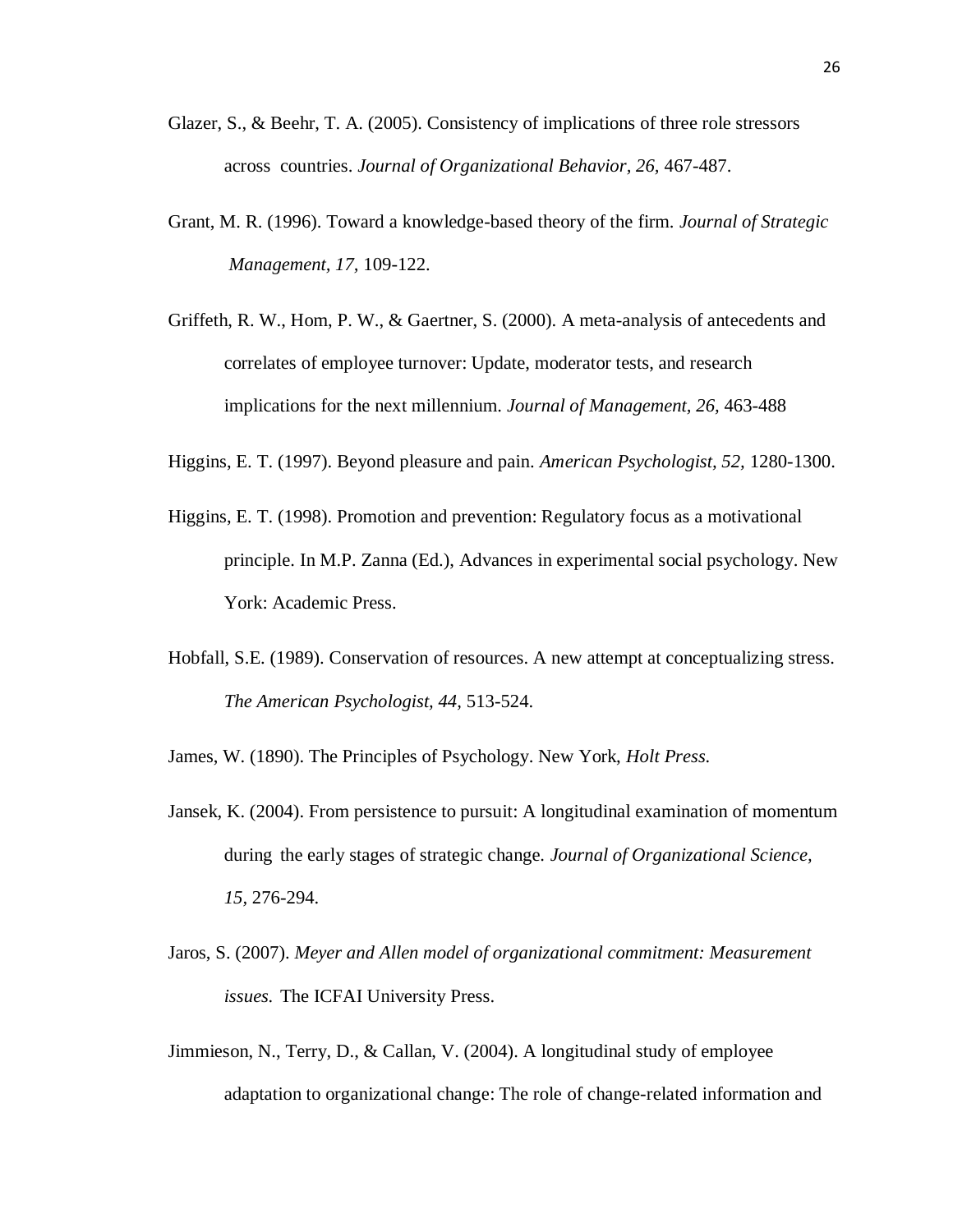change-related self-efficacy, *Journal of Occupational Health Psychology, 9,* 11- 27.

- Judson, A. (1991). *Changing behavior in organizations: Minimizing resistance to change.* Oxford, UK: Basil Blackwell.
- Kark, R., & Van Dijk, D. (2007). Motivation to lead, motivation to follow: The role of the self-regulatory focus in leadership processes. *Academy of Management Review, 32,* 500-528
- Kontoghiorghes, C. (2016). Linking high performance organizational culture and talent management: satisfaction/motivation and organizational commitment as mediators. *The International Journal of Human Resource Management*, 27, 1833-1853.
- Kotter, J. (1995). Leading change: Why transformation efforts fail. *Harvard Business Review, 73,* 59-67.
- Kotter, J. (2007). Leading change: Why transformation efforts fail. *Harvard Business Review, 1,* 1-10
- Lerner, J. S., & Tetlock, P. E. (1999). Accounting for the effects of accountability. *Psychological Bulletin, 125,* 255-275.
- Lewin, K. (1947). Frontiers in group dynamics: Concept, method and reality in social science; equilibrium, and social change. *Human relations, 1,* 5-41.
- Luthans, F. L., Avolio, B. J., & Youseff, C. (2007). *Psychological Capital: Developing the human capital edge.* Oxford, England: Oxford Press.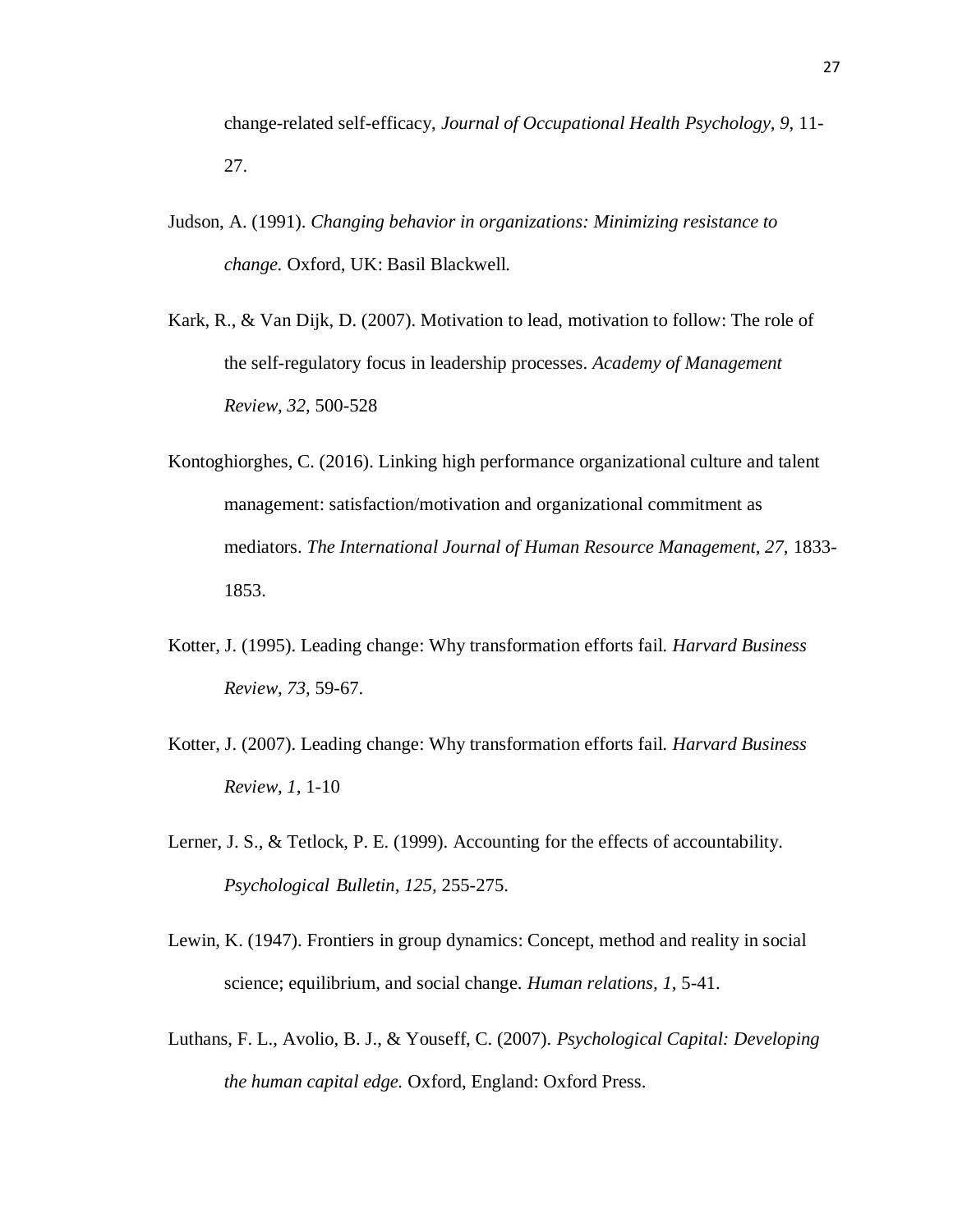- Madsen, R. S., Miller, D., & John, R. C. (2005). Readiness for organizational change: Do organizational commitment and social relationships in the workplace make a difference? *Human Resource Development, 16,* 213-234.
- Mael, F., &Ashforth, B. E. (1992). Alumni and their alma mater: A partial test of the reformulated model of organizational identification. *Journal of Organizational Behavior, 13,* 103-123.
- Mael, F. A., & Tetrick, L. E. (1992). Identifying organizational identification. *Journal of Educational and Psychological Measurement, 52,* 813-824.
- Maertz, C. P., Mosely, D. C., & Alford, B. L. (2002). Does organizational commitmet fully mediate constituent commitment effects? A reassessment and clarification. *Journal of Applied Social Psychology, 32,* 1300-1313.
- McGuire, D., & Hutchins, K. (2006). A Machiavellian analysis or organizational change. *Journal of Occupational Change Management, 19,* 199-209.
- Mehta, R., & Belk, R. (1991). Artifacts, identity and transition: Favorite possessions of Indians and Indian immigrants to the U.S. *Journal of Consumer Research, 17,*  398-411.
- Merhar, C. (2016, February, 7). Employee Retention- The Real Cost of Losing an Employee. Retrieved from URL:
- https://www.peoplekeep.com/blog/bid/312123/employee-retention-the-real-cost-oflosing-an-employee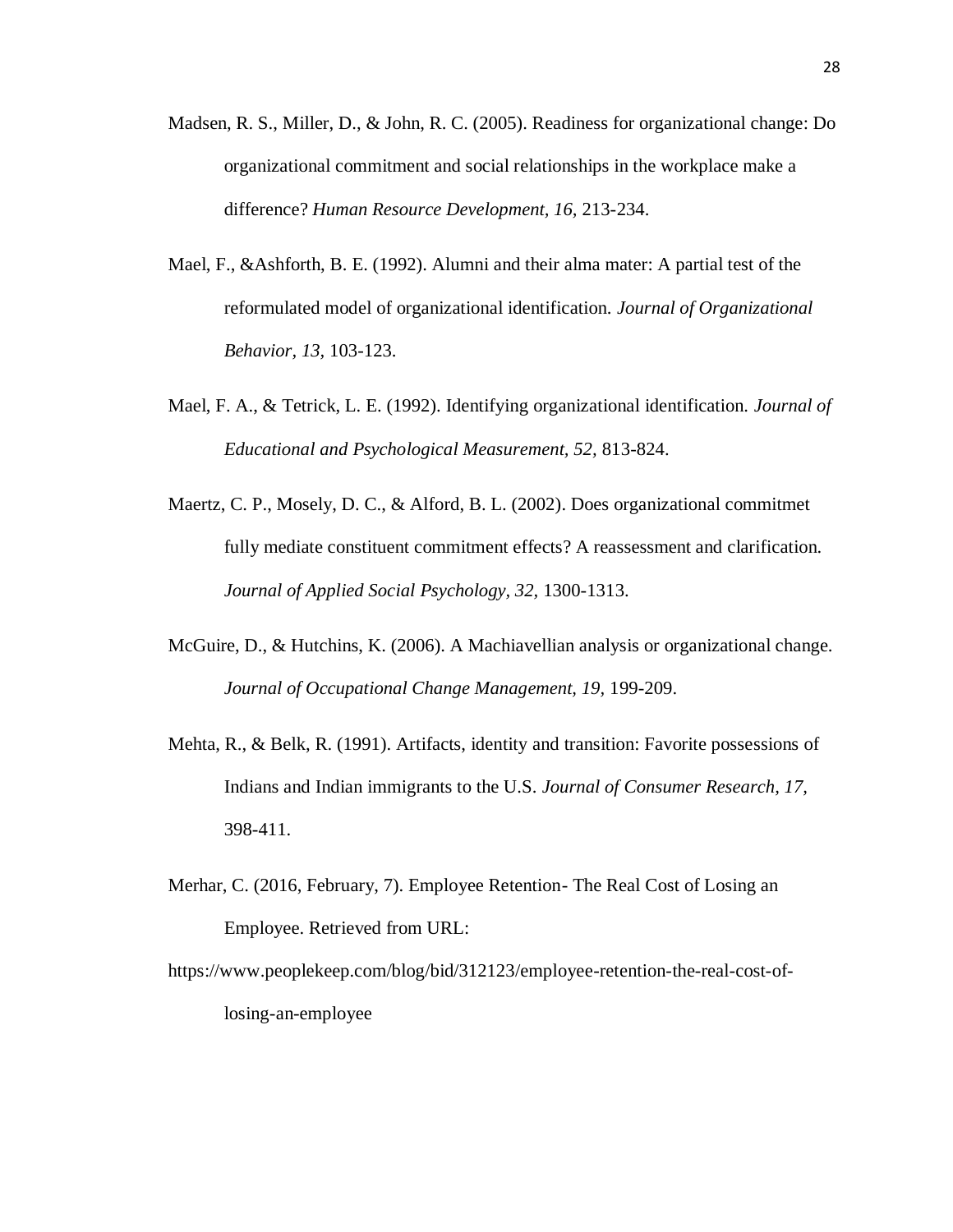- Meyer, J., & Allen, N. (1991). A three-component conceptualization of organizational commitment. *Human Resource Management Review, 1,* 61-89.
- Meyer, J. P., Stanley, D. J., Herscovitch, L., & Topolnytsky, L. (2002). Affective, continuance and normative commitment to the organization: A meta-analysis of antecedents, correlates, and consequences. *Journal of Vocational Behavior, 14,*  224-247.
- Morse, N., & Reimer, E. (1956). The experimental change of a major organizational variable. *Journal of Abnormal Psychology, 52,* 120-129.
- Mowday, R. T., Steers, R. M., & Porter. (1976). The measurement of organizational commitment. *Journal of Vocational Behavior, 14,* 224-247.
- Murphy, R. L. (1995). Managing job stress: An employee assistance/human resource management partnership. *Personnel Review, 24,* 41-50.
- Parker, F. D., & DeCotiis, A. T. (1983). Organizational determinants of job stress. *Journal of Organizational Behavior and Human Performance, 32,* 160-177.
- Peak, M. H. (1996). An era of wrenching corporate change. *Management Review, 85,* 1- 7.
- Piderit, S. (2000). Rethinking resistance and recognizing ambivalence: A multidimensional view of attitudes toward an organizational change. *Academy of Management Review, 25,* 783-794.
- Pierce, J. L., Kostova, T., & Dirks, K.t. (2001). Toward a theory of psychological ownership in organizations. *Academy of Management Review, 26,* 298, 310.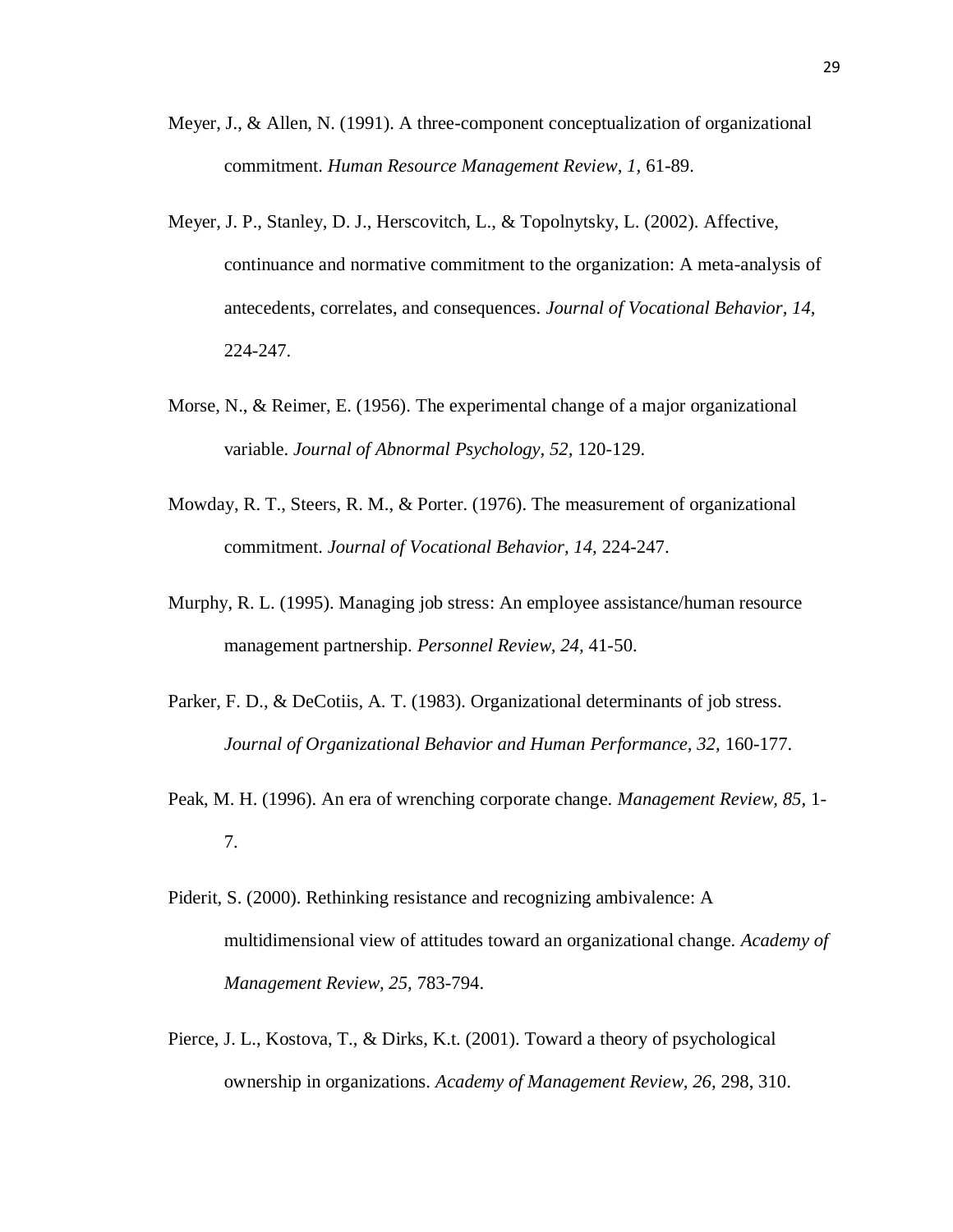- Pierce, L. J., & Rodgers, L. (2004). The psychology of ownership and worker-owner productivity. *Group & Organizational Management, 29,* 588-613.
- Pierce, J. L., Rubenfeld, S. A., & Morgan, S. (1991). Employee ownership: A conceptual model of process and effects. *Academy of Management Review, 16,* 121-144.
- Porteous, J. D. (1976). Home: The territorial core. *Geographical Review, 66,* 383-390.
- Quick, J. C., & Quick, J. D. (1984). Organizational stress and preventive management (pp. 2-6). New York: McGraw-Hill
- Rafferty, A., & Griffin, M. (2006). Perceptions of organizational change: A stress coping perspective. *Journal of Applied Psychology, 91,* 1154-1162.
- Reichers, E. A., Wanous, P. J., & Austin, T. J. (1997). Understanding and managing cynicism about organizational change. *The Academy of Management Executive, 11,* 48-59.
- Roodt, G. (2004). *Turnover Intentions.* Unpublished document. Johannesburg: University of Johannesburg.
- Rousseau, D., & Tijoriwala, S. (1999). What's a good reason to change? Motivated reasoning and social accounts in promoting organizational change. *Journal of Applied Psychology, 80,* 122-132.
- Rudmin, F. W., & Berry, J. W. (1987). Semantics of ownership: A free-recall study of property. *The Psychological Record, 37,* 257-268.
- Schabracq, J, M., & Cooper, L. C. (2000). The changing nature of work and stress. *Journal of Managerial Psychology, 15,* 227-241.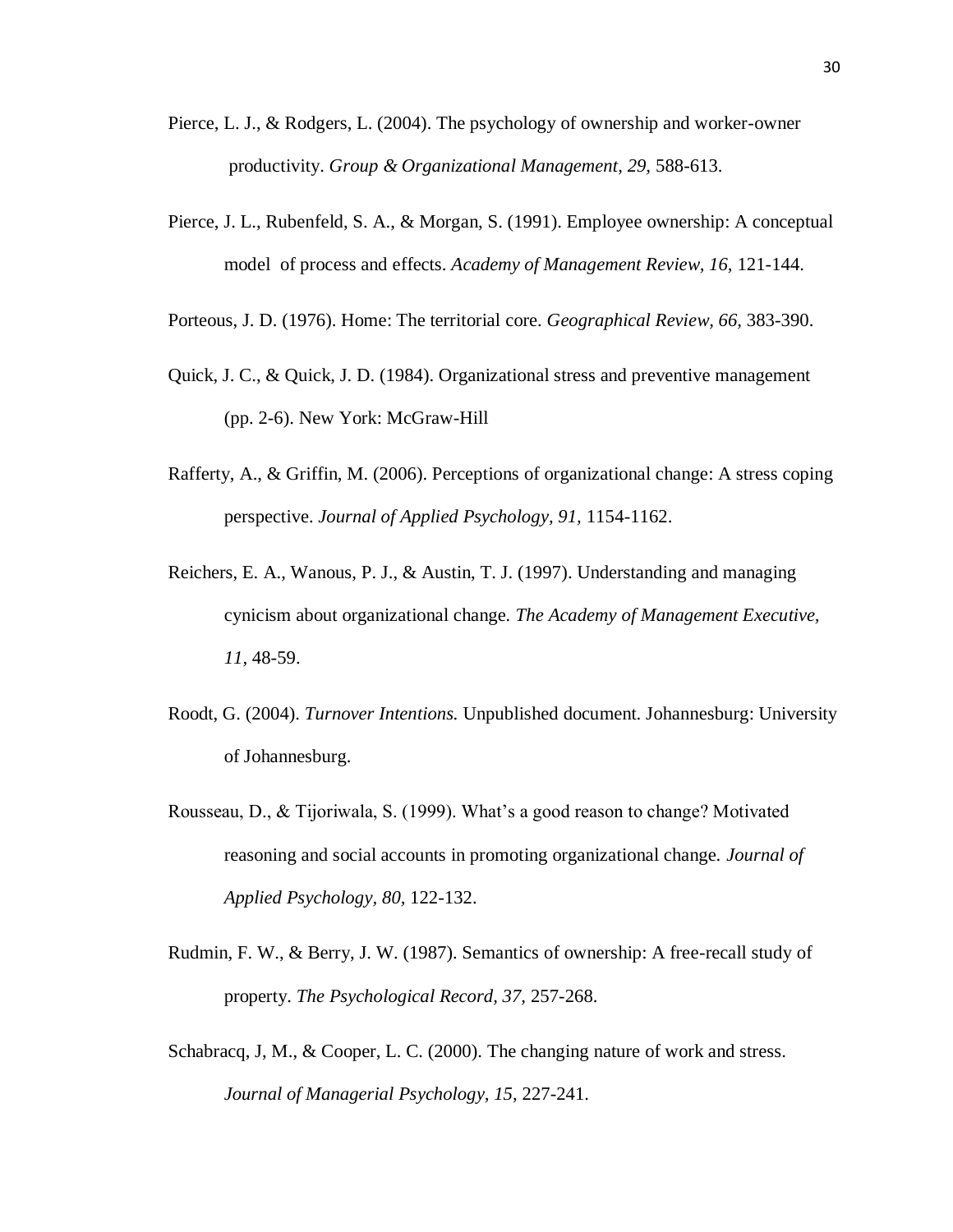- Schlesinger, A. L., & Kotter, P. J. (1979). Choosing strategies for change. *Harvard Business Review, 57,* 2.
- Simons, T. (2002). Behavioral integrity: The perceived alignment between managers' words and deeds as a research focus. *Journal of Organizational Science, 13,* 18- 35.
- Stanley, D. J., Meyer, J. P., & Topolnytsky, L. (2005). Employee cynicism and resistance to organizational change. *Journal of Business and Psychology, 19,* 429-459.
- Strebel, P. (1996). Why do employees resist change? *Harvard Business Review, 74,* 86- 92.
- Tasler, N. (2017, July 19). *Stop using the excuse "Organizational change is hard"*  Retrieved from URL [https://hbr.org/2017/07/stop-using-the-excuse](https://hbr.org/2017/07/stop-using-the-excuse-)organizational-change-is-hard%C2%A0
- Tsoukas, H., & Chia, R. (2002). On organizational becoming: Rethinking organizational change. *Journal of Organizational Science, 13,* 567-582.
- Tuckey, J. S., Sinclair, R. R., & Thomas, J. L. (2005). The multilevel effects of occupational stressors on soldiers' well-being, organizational attachment and readiness. *Journal of Occupational Health Psychology, 10,* 276-299.
- Vakola, M., & Nikolaou, I. (2005). Attitudes toward organizational change: What is the role of employees' stress and commitment? *Journal of Employee Relations, 27,*  160-174.